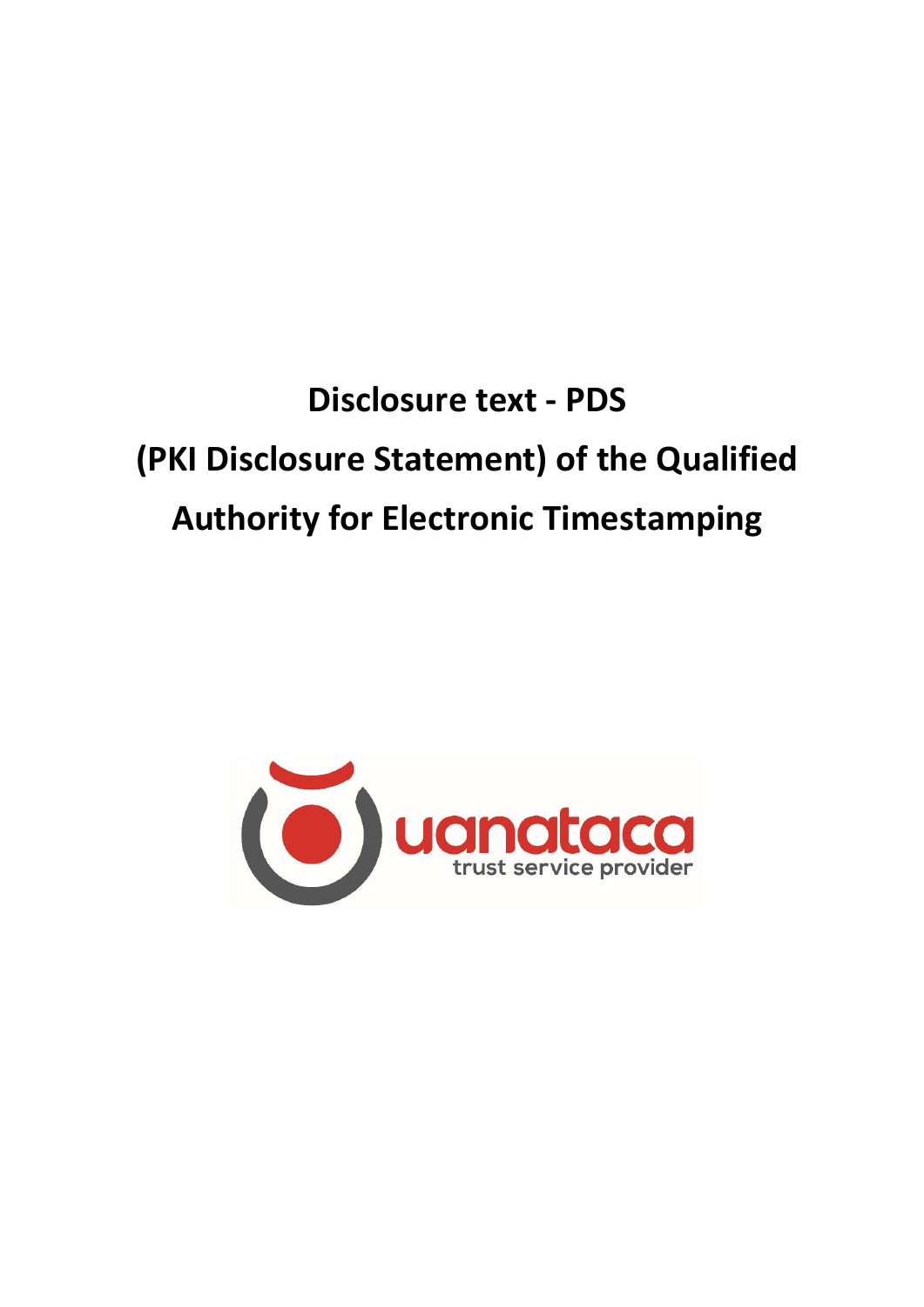

#### **UANATACA Informative text time stamp authority**

**certificates**

## **Documentary control**

| Safety classification | <b>Public</b>        |
|-----------------------|----------------------|
| Version:              | $\overline{2}$       |
| <b>Edition date</b>   | 11/11/2021           |
| File                  | PDS - TSA_EN_v2.docx |
| Code                  | <b>PSC-3.3-</b>      |

# **Formal state**

| <b>Prepared by:</b>    | <b>Revieweb by</b>  | <b>Approved by</b>   |
|------------------------|---------------------|----------------------|
| Name: Alejandro Grande | Name: Albert Borrás | Name: Gabriel García |
| Date: 11/11/2021       | Date: 12/11/2021    | Date: 16/11/2021     |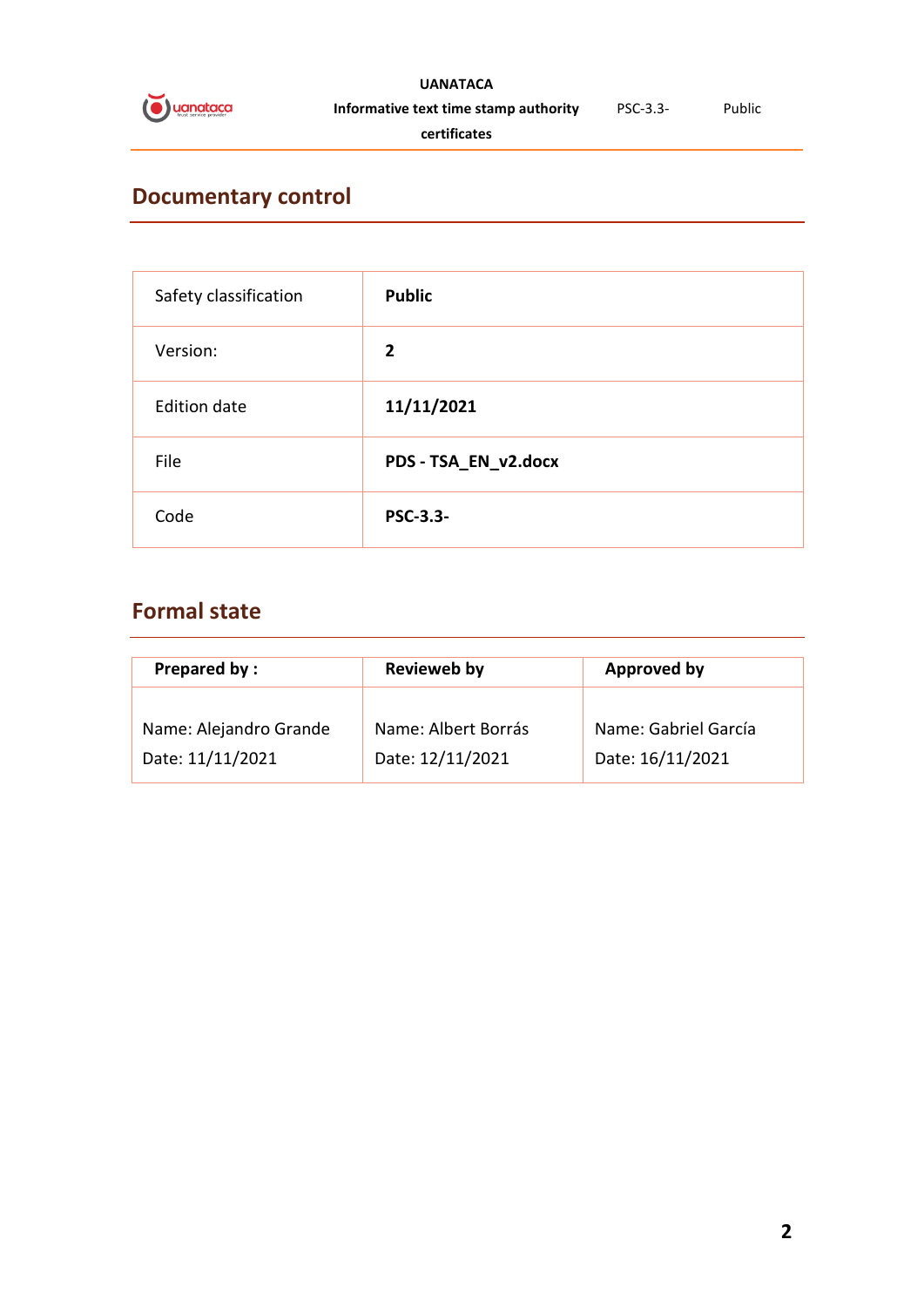

#### **UANATACA Informative text time stamp authority certificates** PSC-3.3- Public

# **Version control**

| <b>Version</b> | Parts change | <b>Description change</b>            | <b>Author change</b> | Change date |
|----------------|--------------|--------------------------------------|----------------------|-------------|
| 1.0            | Original     | Document creation                    | <b>DMP</b>           | 23/06/2017  |
| $\mathcal{P}$  | Full         | Review of the document regarding     | AGB                  | 11/11/2021  |
|                |              | the new version of the Certification |                      |             |
|                |              | Practice Statement. Adjustment in    |                      |             |
|                |              | accordance with the document         |                      |             |
|                |              | coding of the Information Security   |                      |             |
|                |              | Management System                    |                      |             |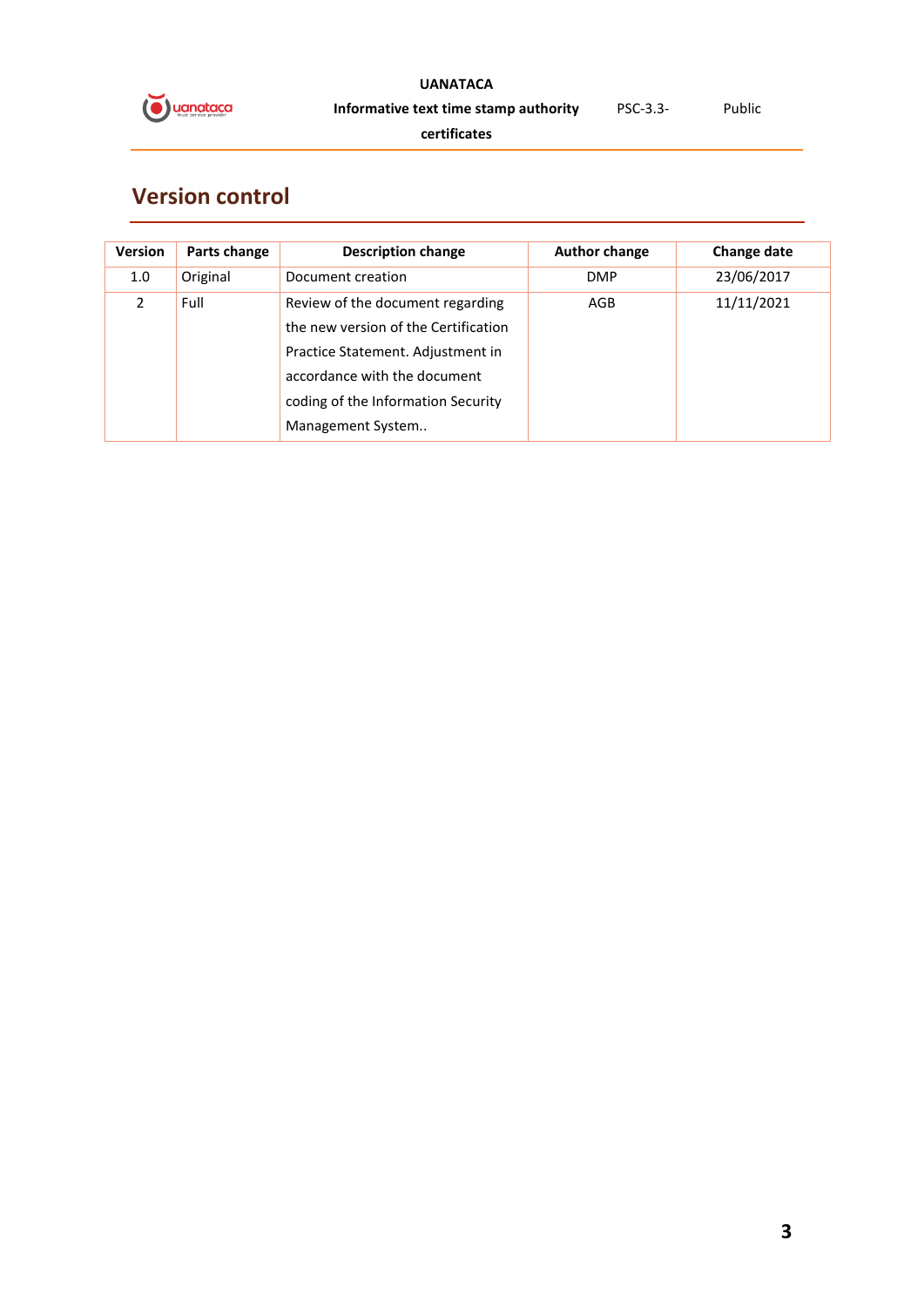

#### **UANATACA** Informative text time stamp authority

certificates

PSC-3.3-

# <span id="page-3-0"></span>Index

|    |      | DISCLOSURE TEXT APPLICABLE TO THE ELECTRONIC SEAL CERTIFICATE OF THE QUALIFIED AUTHORITY |  |
|----|------|------------------------------------------------------------------------------------------|--|
|    |      |                                                                                          |  |
| 1. |      |                                                                                          |  |
|    | 1.1. |                                                                                          |  |
|    | 1.2. |                                                                                          |  |
|    | 1.3. |                                                                                          |  |
| 2. |      |                                                                                          |  |
|    | 2.1. |                                                                                          |  |
| 3. |      |                                                                                          |  |
|    | 3.1. |                                                                                          |  |
|    | 3.2. |                                                                                          |  |
| 4. |      |                                                                                          |  |
|    | 4.1. |                                                                                          |  |
|    | 4.2. |                                                                                          |  |
|    | 4.3. |                                                                                          |  |
|    | 4.4. |                                                                                          |  |
|    | 4.5. |                                                                                          |  |
|    | 4.6. |                                                                                          |  |
| 5. |      |                                                                                          |  |
|    | 5.1. |                                                                                          |  |
|    | 5.2. |                                                                                          |  |
|    | 5.3. |                                                                                          |  |
|    | 5.4. |                                                                                          |  |
|    | 5.5. |                                                                                          |  |
| 6. |      |                                                                                          |  |
|    | 6.1. |                                                                                          |  |
|    | 6.2. |                                                                                          |  |
|    | 6.3. |                                                                                          |  |
| 7. |      |                                                                                          |  |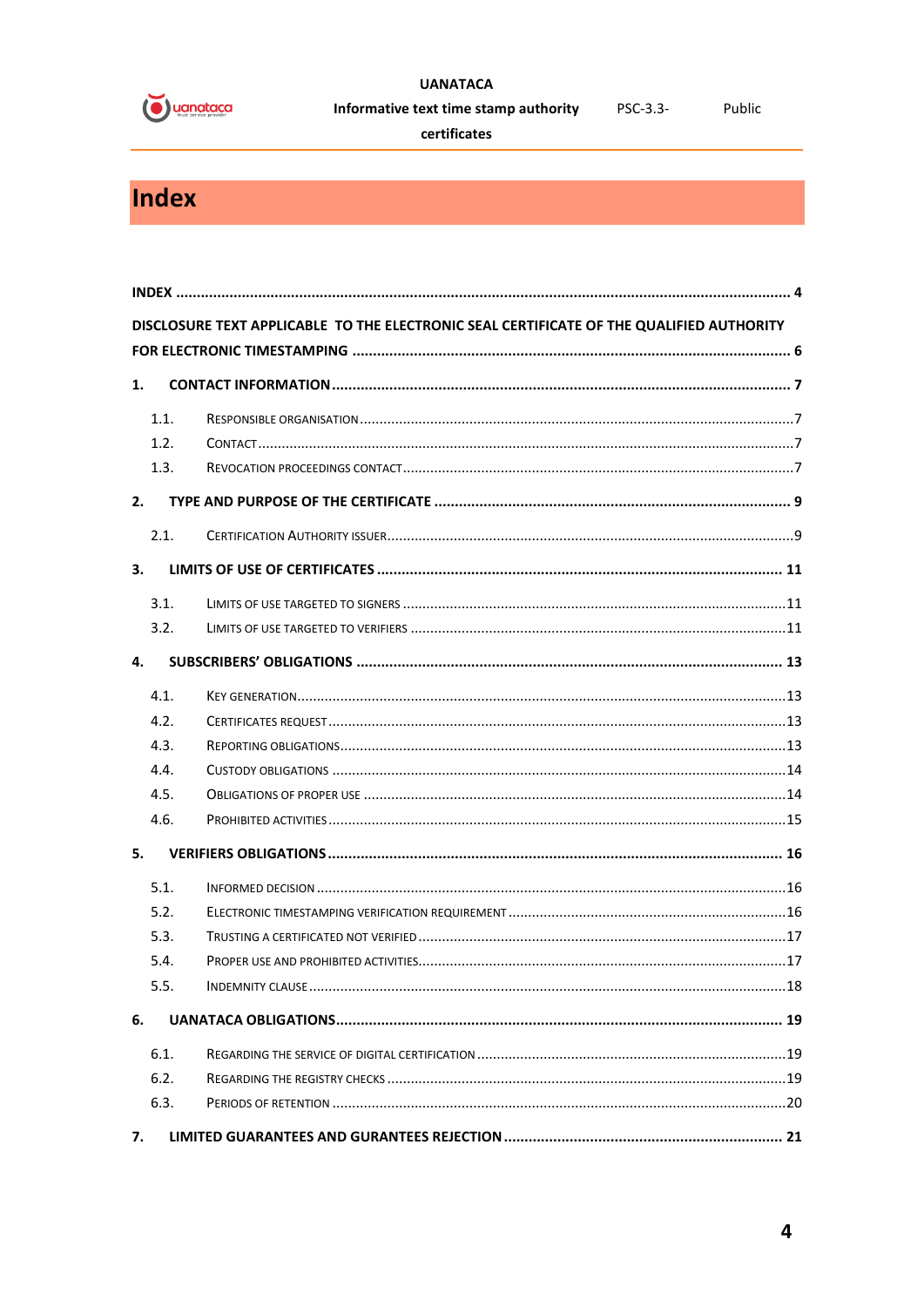

#### **UANATACA**

#### Informative text time stamp authority Public PSC-3.3-

#### certificates

| 7.1.<br>7.2. |  |
|--------------|--|
| 8.           |  |
| 8.1.         |  |
| 8.2.         |  |
| 8.3.         |  |
| 8.4.         |  |
| 8.5.         |  |
| 8.6.         |  |
| 8.7.         |  |
| 8.8.         |  |
| 8.9.         |  |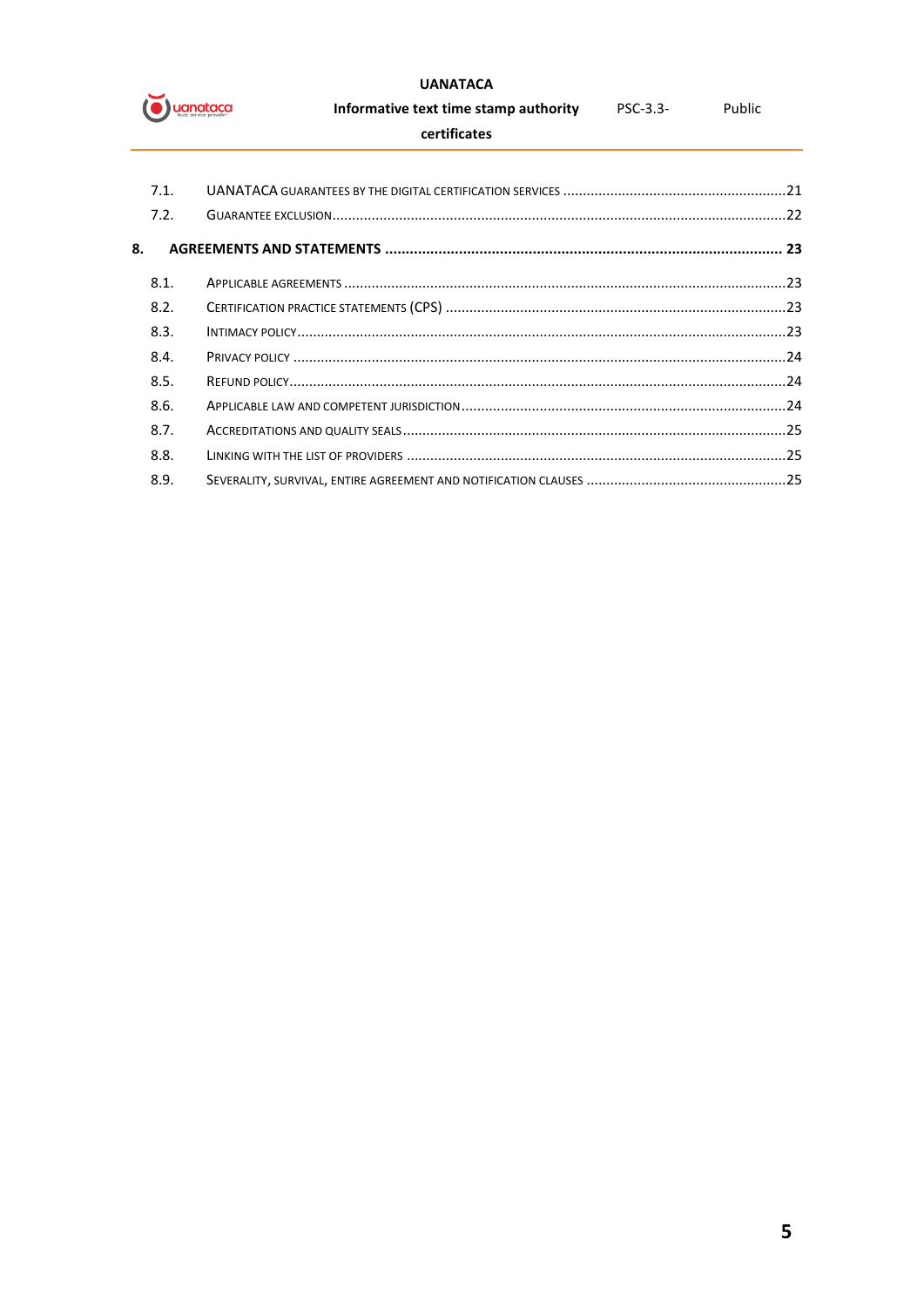

# <span id="page-5-0"></span>**DISCLOSURE TEXT APPLICABLE TO THE ELECTRONIC SEAL CERTIFICATE OF THE QUALIFIED AUTHORITY FOR ELECTRONIC TIMESTAMPING**

This document contains the essential information in connection with the certification service of the Certification Authority of UANATACA.

This document follows the defined structure of the Annex A of the Regulation ETSI EN 319 411-1, in accordance with section 4.3.4 of the Regulation ETSI EN 319 412-5.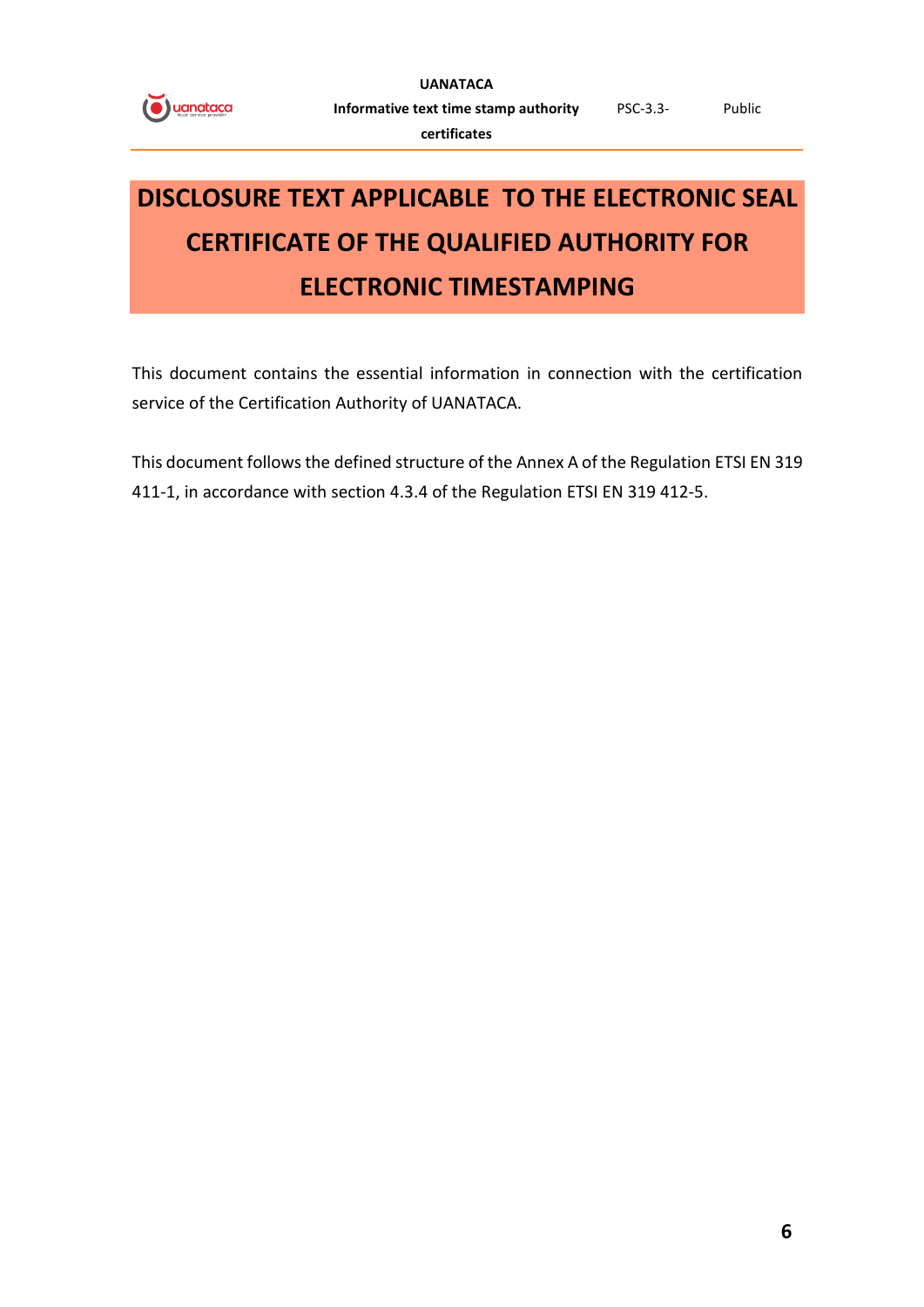

**UANATACA**

PSC-3.3- Public

**Informative text time stamp authority certificates**

# <span id="page-6-0"></span>**1. Contact information**

### <span id="page-6-1"></span>**1.1. Responsible organisation**

The Certification Authority UANATACA, known as "UANATACA", is the result of:

UANATACA, S.A. CALLE RIERA DE CAN TODÀ, 24-26, 6º, 1ª 08024 BARCELONA (SPAIN) PHONE NUMBER: +34 935 272 290

#### <span id="page-6-2"></span>**1.2. Contact**

For inquiries, please contact:

UANATACA, S.A. CALLE RIERA DE CAN TODÀ, 24-26, 6º, 1ª 08024 BARCELONA (SPAIN) PHONE NUMBER: +34 935 272 290 EMAIL: INFO@UANATACA.COM

#### <span id="page-6-3"></span>**1.3. Revocation proceedings contact**

For inquiries, please contact:

UANATACA, S.A. CALLE RIERA DE CAN TODÀ, 24-26, 6º, 1ª 08024 BARCELONA (SPAIN) PHONE NUMBER: +34 935 272 290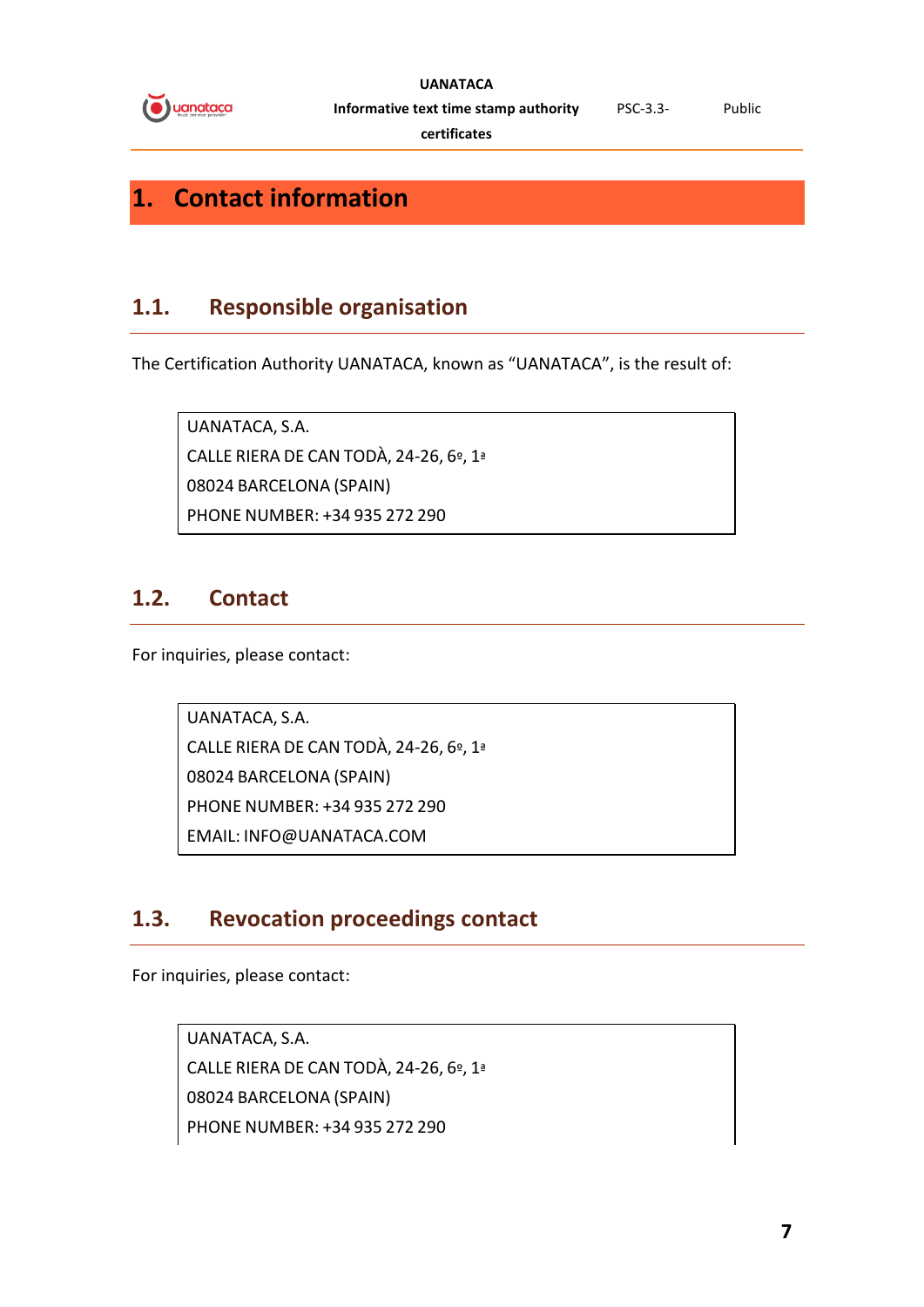

#### **UANATACA**

**Informative text time stamp authority** 

PSC-3.3- Public

**certificates**

EMAIL: INFO@UANATACA.COM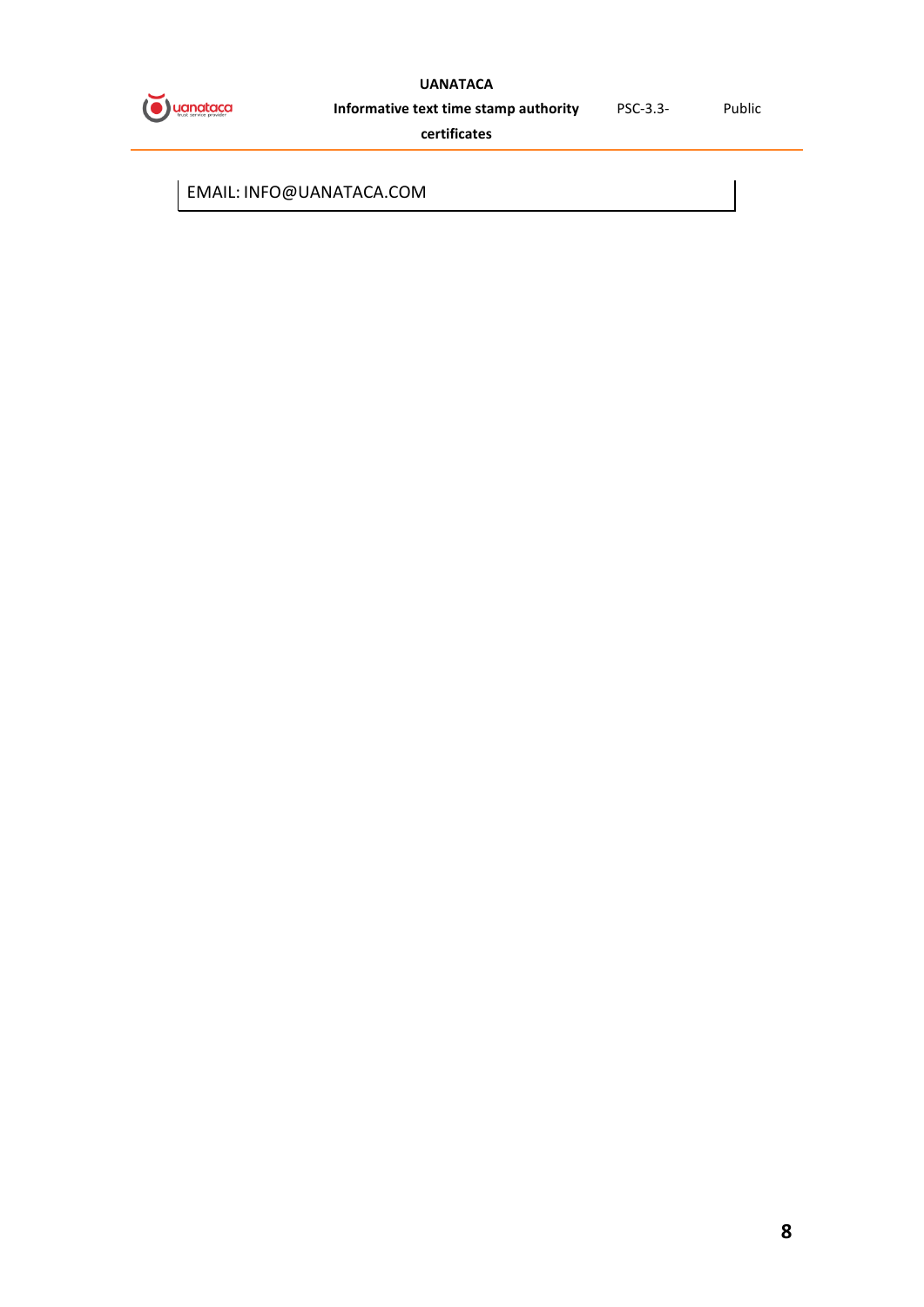

# <span id="page-8-0"></span>**2. Type and purpose of the certificate**

This certificate has the following OID:

| 1.3.6.1.4.1.47286.1.5 | According to UANATACA hierarchy                   |
|-----------------------|---------------------------------------------------|
| 0.4.0.194112.1.3      | In accordance with the Regulation UE (QCP-I-qscd) |

The certificates of Authority for the Qualified Electronic Timestamping are qualified certificates according to Article 38 and with the Annex III of the Regulation (UE) 910/2014 of the European Parliament and Board, 23<sup>rd</sup> July of 2014 and have complied with the identified technical standards with the reference ETSI EN 319 412-3, ETSI EN 319 421 y ETSI EN 319 422.

These certificates allow the signature of digital evidence for timestamping.

The information of uses in the certificate's profile indicates the following:

- a) The 'key usage' field is activated and therefore it allow us to perform the following function:
	- a. Content commitment, for electronic signature
- b) The 'extKeyUsage' field is activated and therefore it allow us to perform the following functions:
	- a. 'timeStamping' para realizar la función de sellado de tiempo electrónico.
	- b. The 'Qualified Certificate Statements' field appears in the following statement:
	- c. qCCompliance (0.4.0.1862.1.1), that informs the certificate is issued as qualified.
- c) The 'User Notice' field describe the use of this certificate.

#### <span id="page-8-1"></span>**2.1. Certification Authority issuer**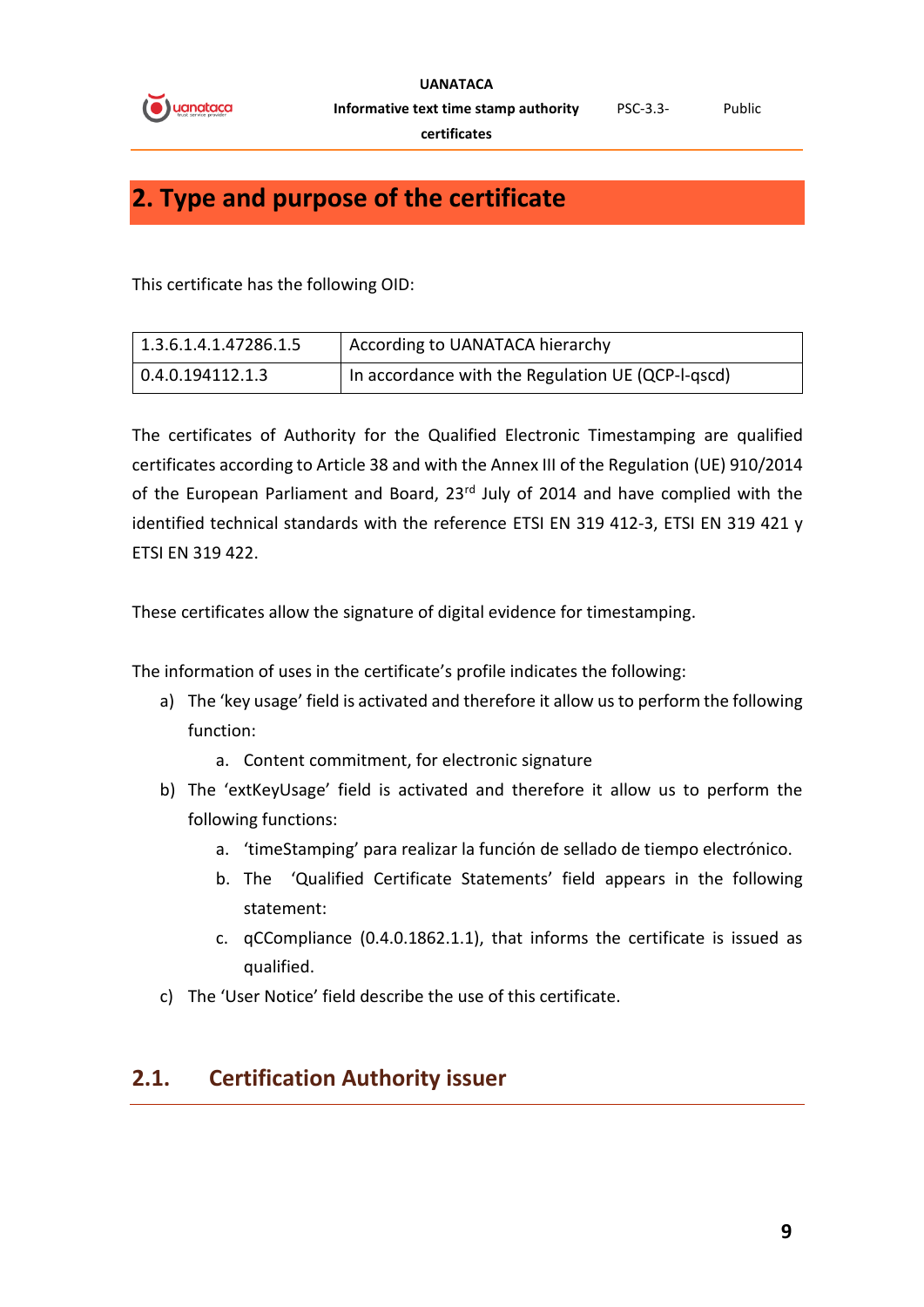

These certificates are issued by UANATACA, identified by the data indicated previously.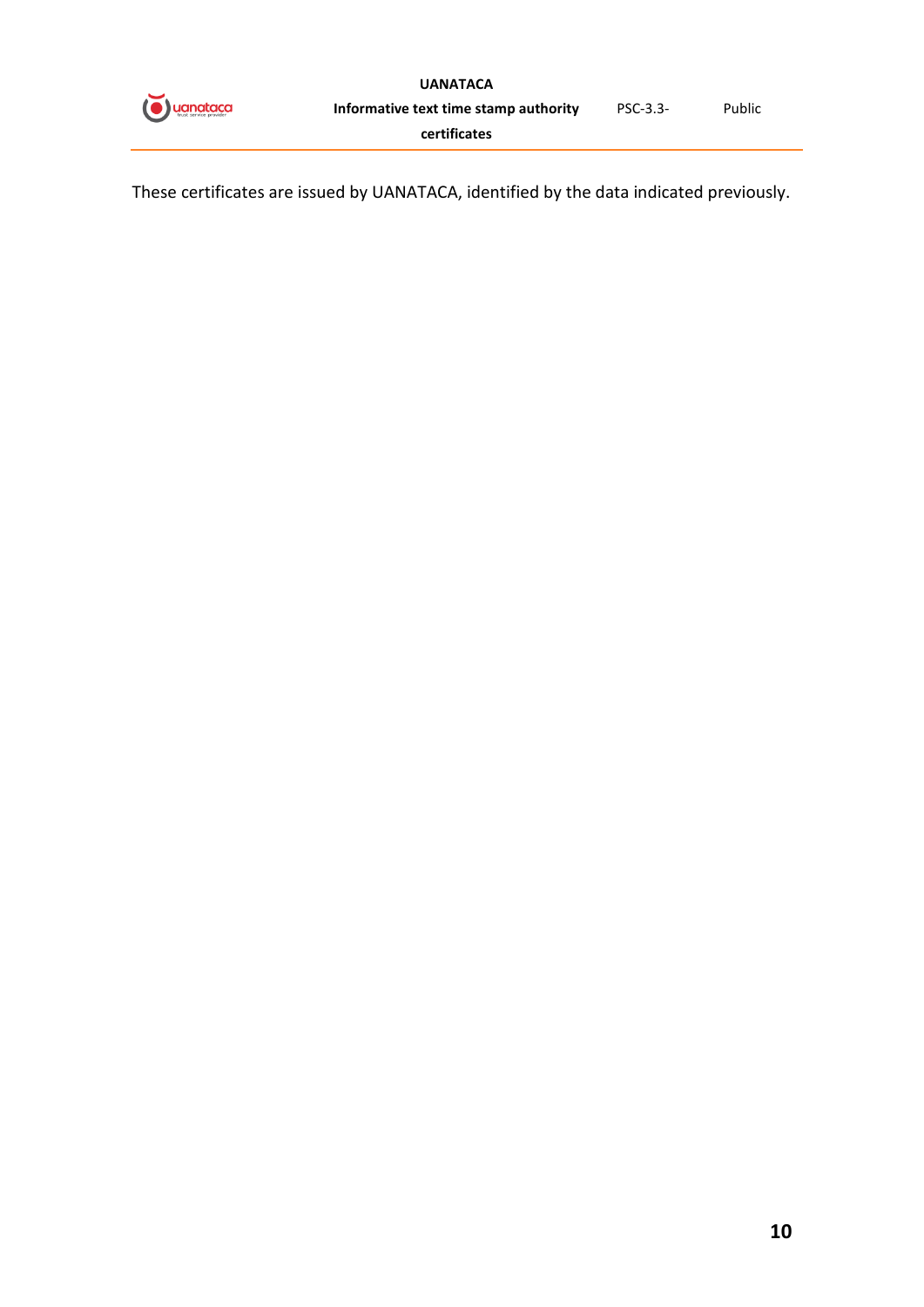

# <span id="page-10-0"></span>**3. Limits of use of certificates**

### <span id="page-10-1"></span>**3.1. Limits of use targeted to signers**

The certification for the qualified electronic timestamping service provided by UANATACA can only be used for authorised uses in the contract signed between UANATACA and the SUBSCTIBER, and which are reproduced later (section "subscriber's obligations").

The electronic timestamping service must be used in accordance with the instructions, manuals or procedures supplied by UANATACA.

The subscriber must comply any law or regulation that may affect his right of use of the cryptographic tools used.

The subscriber cannot take actions of inspection, alteration or reverse engineering of the electronic timestamping services of UANATACA, without previous express permission.

#### <span id="page-10-2"></span>**3.2. Limits of use targeted to verifiers**

Certificates are used for its own function and established purpose, without being able to be used in other functions and other purposes.

Similarly, certificates can only be used in accordance with the applicable law, specially taking into account the existing import and export restrictions at all times.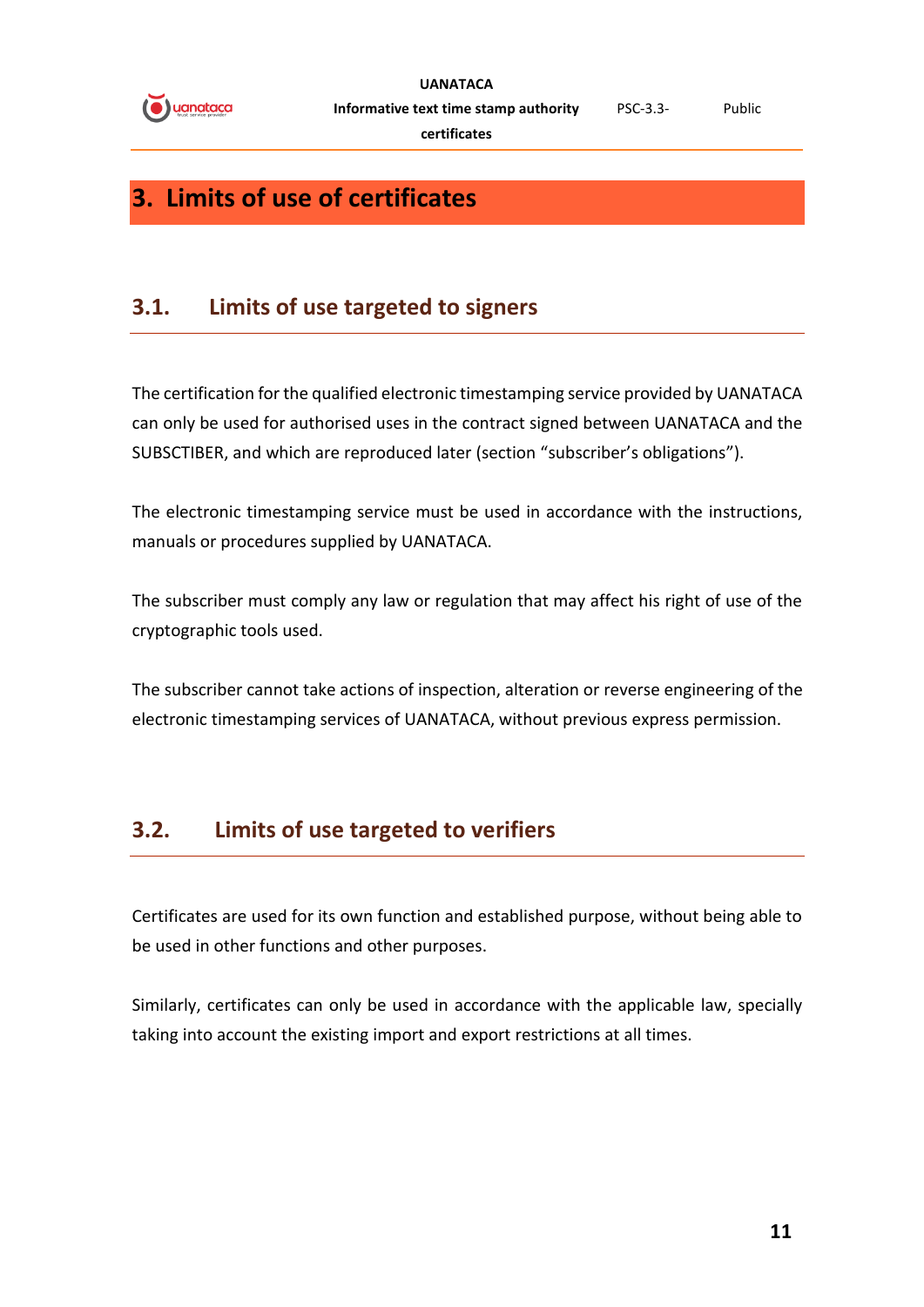

Certificates cannot be used to sign requests of issuance, renovation, suspension or revocation of certificates, nor public key certificates of any type, or Certificate Revocation List (CRL).

Certificates have not been designed, cannot be assigned and its use or resale as control equipment for dangerous situations is not authorised nor for uses that require fail- safe actions, such as operations of nuclear installation, navigation systems, air communications, or weapons control systems, where a failure could lead directly to death, personal injury or severe environmental damage.

There must be taken into account the limits indicated in the various fields of the certificates profiles, visible in the web of UANATACA (https://www.uanataca.com).

The use of the digital certificates in operations that violate this Certification Practice Statement (CPS), the binding legal documents with each certificate, or the contracts with the Registration Authorities or their signers/subscribers, is considered to misuse the legal purposes, exempting therefore to UANATACA, according to the current legislation, of any liability for this misuse of the certificates made by the signer or any third party.

Likewise, any responsibility that could result from the use of the custody out of the limits and conditions of use included in this Certification Practice Statement, the binding legal documents with each certificate, or the contracts or agreements with the registration authorities or with their subscribers, and any other misuse thereof derived from this section or may be interpreted as such according to the law, will be attributable to the subscriber, signer or the responsible of it.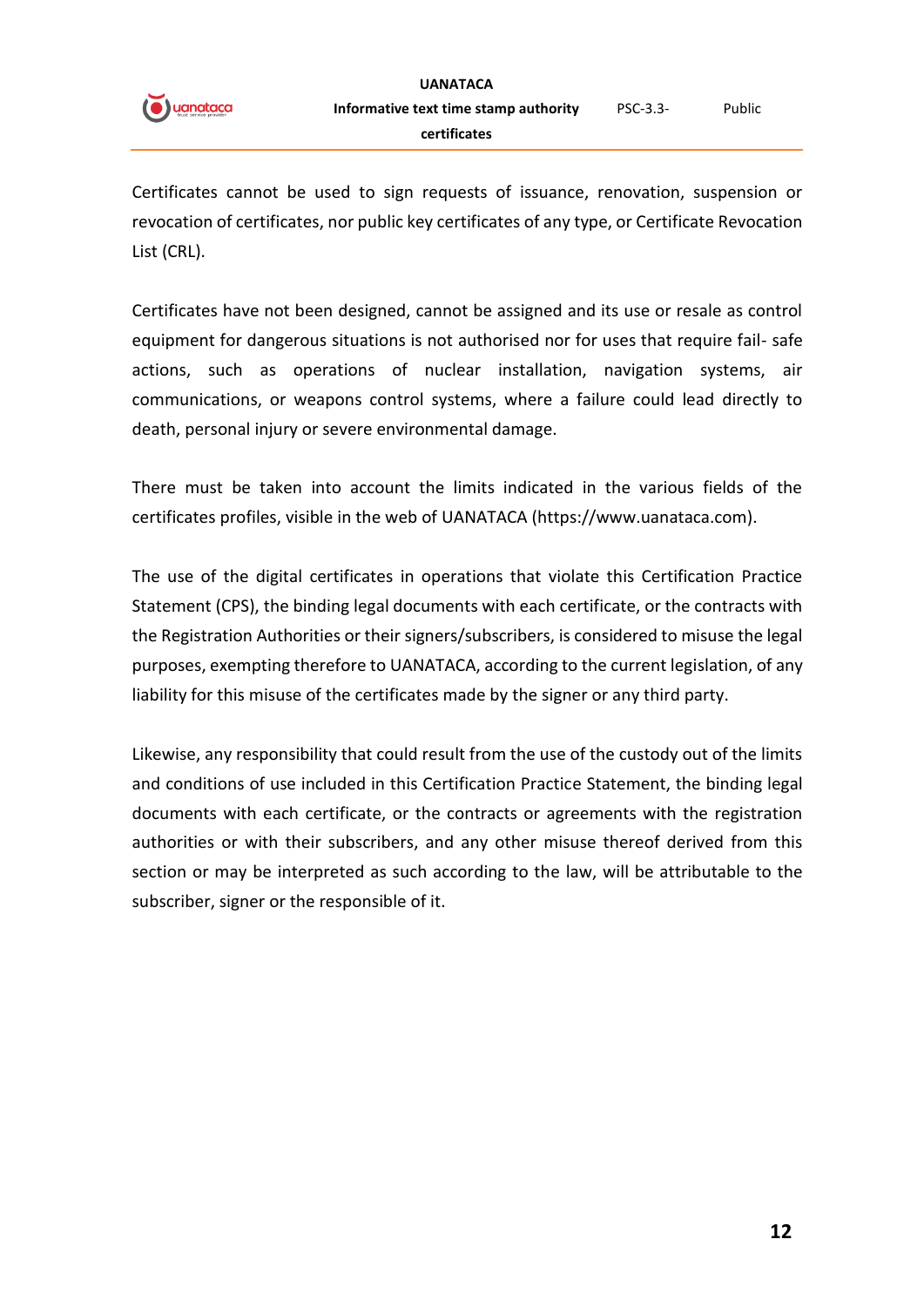

# <span id="page-12-0"></span>**4. Subscribers' obligations**

#### <span id="page-12-1"></span>**4.1. Key generation**

The subscriber authorises UANATACA to generate keys, private and public for the issuance of this certificate.

#### <span id="page-12-2"></span>**4.2. Certificates request**

The subscriber is obliged to request the qualified certificates in accordance with the procedure and, if necessary, the technical components supplied by UANATACA, in accordance with what it is established in the certification practice statement (CPS) and UANATACA's operations documentation.

#### <span id="page-12-3"></span>**4.3. Reporting obligations**

The subscriber is responsible for all information included in the application for the certificate is accurate, complete for the purpose of the certificate and updated at all times.

The subscriber must immediately inform UANATACA of:

- Any inaccuracies detected in the certificate once issued.
- The changes that occur in the information provided and/or registered to issue the certificate.
- The loss, theft, subtraction or any other type of control loss of the private key by the signer.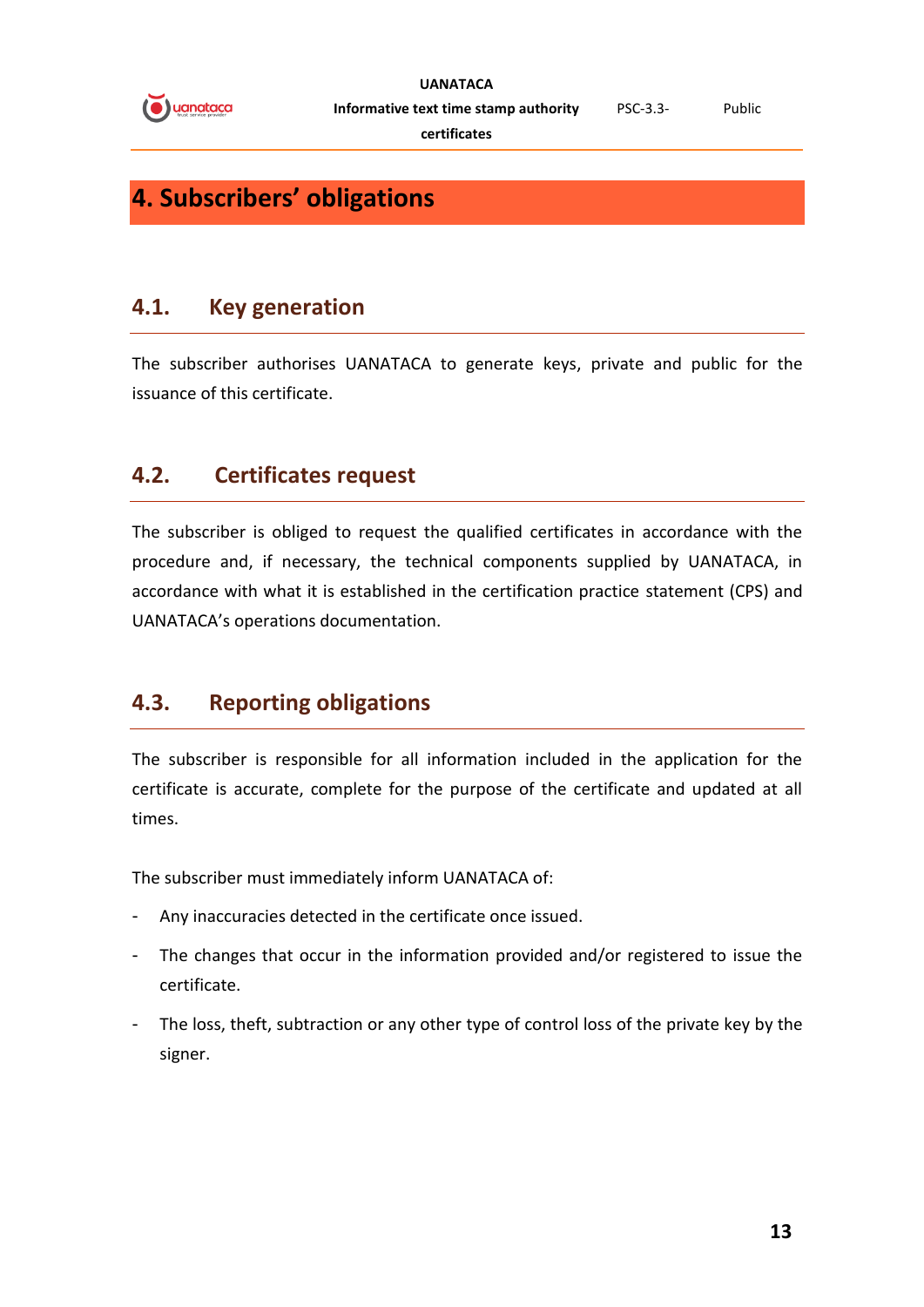

#### <span id="page-13-0"></span>**4.4. Custody obligations**

The subscriber binds to custody all the information generated in its activity as Registration Authority.

The signer binds to custody the personal identification code or any other technical support delivered to UANATACA, the private keys and, if necessary, UANATACA properties specifications that are supplied.

In case of loss or theft of the certificate private key, or if the signer suspects that the private key has lost reliability for any reason, such circumstances must be notified immediately to UANATACA by the subscriber.

### <span id="page-13-1"></span>**4.5. Obligations of proper use**

The signer must use the certificate only for authorized uses in the CPS and in any other instruction, manual or procedure supplied to the subscriber.

The signer must comply any law and regulation that may affect their right of use the cryptographic tools used.

The signer will not be able to adopt the inspection, alteration or decompiling measures of the digital certification services provided.

The signer will recognise that:

a) When using any certificate, and while the certificate has not expired or been suspended or has been revoked, the certificate will be accepted and will be operative.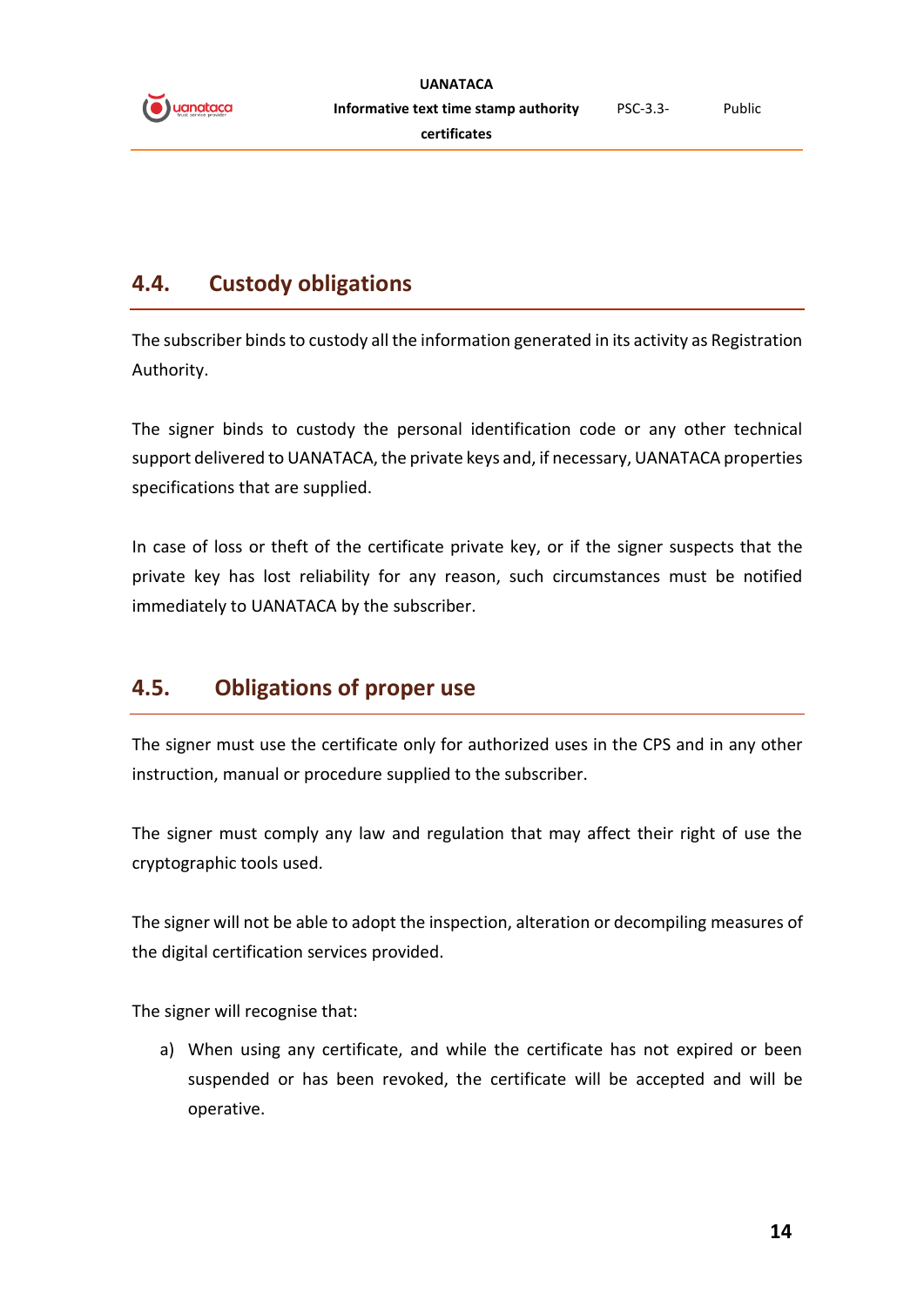

- b) It does not act as certification authority and, therefore, agrees not to use the corresponding private key to the public key contained in the certificate for the purpose of signing any certificate.
- <span id="page-14-0"></span>c) In case the private key is compromised, its use is immediately suspended and proceeds according to this document.

#### **4.6. Prohibited activities**

The verifier agrees not to use any private keys, certificates or any other type that has been supplied by UANATACA, in performing a prohibited transaction by the applicable law of that transaction.

Digital certification services (including electronic timestamping) provided by UANATACA have not been designed and its use or resale as control equipment for dangerous situations is not authorized nor for uses that require fail-safe actions, such as the operation of nuclear installation, navigation systems, air communications, or weapons control systems, where a failure could lead directly to death, personal injury or severe environmental damage.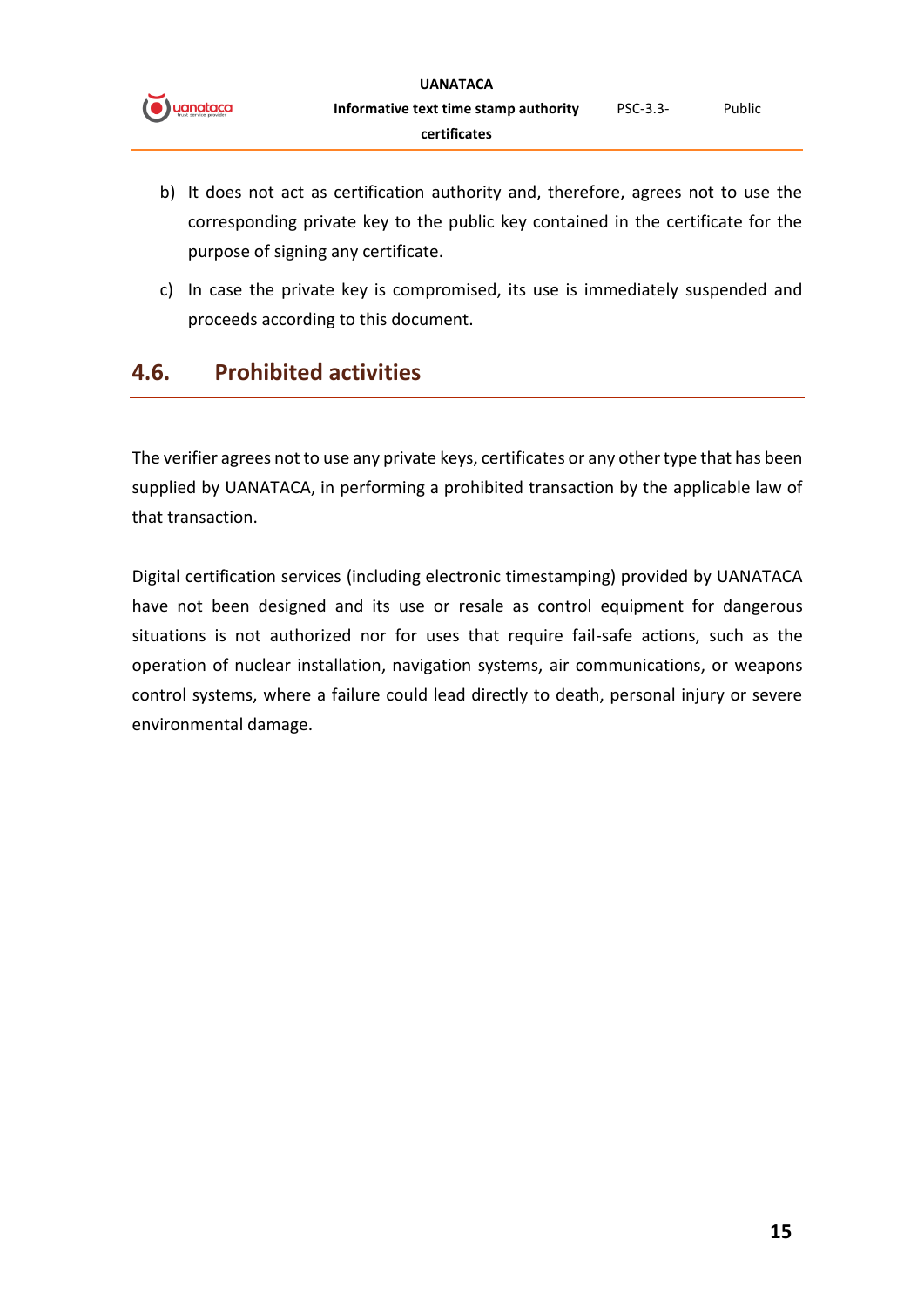

# <span id="page-15-0"></span>**5. Verifiers obligations**

#### <span id="page-15-1"></span>**5.1. Informed decision**

UANATACA informs the verifier that has access to enough information to make an informed decision when verifying a certificate and rely on the information contained in that certificate.

In addition, the verifier will recognize that the use of the Registry and the Certificates Revocation Lists (hereinafter 'the CRLs') of UANATACA are governed by the CPS of UANATACA and will compromise to comply the technical, operational and security requirements, described in the mentioned CPS.

#### <span id="page-15-2"></span>**5.2. Electronic timestamping verification requirement**

The check is normally performed automatically by the software verifier and, in any case, according to the CPS, with the following requirements:

- It is necessary to use the appropriate software for the verification of a timestamping with the algorithms and key lengths authorised in the certificate and/or perform any other cryptographic operations, and establish the certificate chain based on electronic signatures to verify, since the electronic signature is verified using this certificate chain.
- It is necessary to ensure that the identified certificates chain is the most suitable for the timestamping to verify, since a timestamping may be based on more than one certificate chain, and it's up to the verifier make sure of the most appropriate chain for verification.
- It is necessary to check the revocation status of the certificates chain with the information provided to UANATACA Registry (with CRLs, for example) to determine the validity of all certificates in the certificate chain, since a timestamping can only be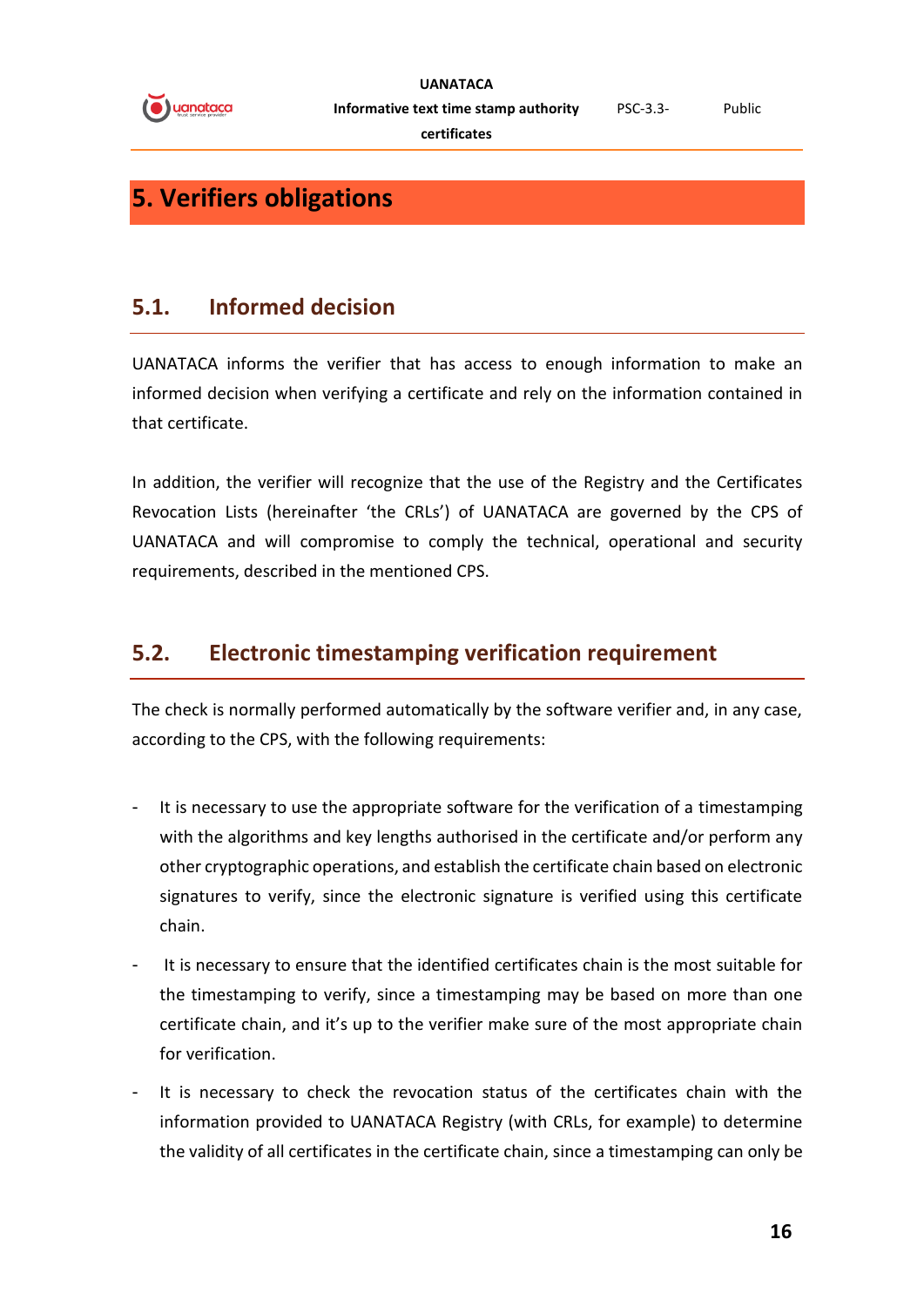

considered properly verified if each and every certificate in the chain are correct and are in force.

- It is necessary to ensure that all certificates in the chain authorize the private key use by the certificate subscriber and the signer, since there is the possibility that any of the certificates include use limits that prevent rely on the timestamping to verify. Each certificate in the chain has an indicator that refers to the conditions of applicable uses, to review by the verifiers.
- It is necessary to technically verify all certificates signature in the chain before relying on the certificate used for the electronic timestamping.

#### <span id="page-16-0"></span>**5.3. Trusting a certificated not verified**

If the verifier trusts a certificate not verified, he will assume all risks from that action.

#### <span id="page-16-1"></span>**5.4. Proper use and prohibited activities**

The verifier agrees not to use any certificates status information or any other type that has been supplied by UANATACA, in performing a prohibited transaction by the applicable law of that transaction.

The verifier agrees not to inspect, interfere or perform any reverse engineer of the technical implementation of public services for electronic timestamping or certification of UANATACA without prior written consent.

In addition, the verifier binds not to intentionally compromise the security of public services electronic timestamping or certification of UANATACA.

The electronic timestamping services and of digital certification provided by UANATACA have not been designed and its use or resale as control equipment for dangerous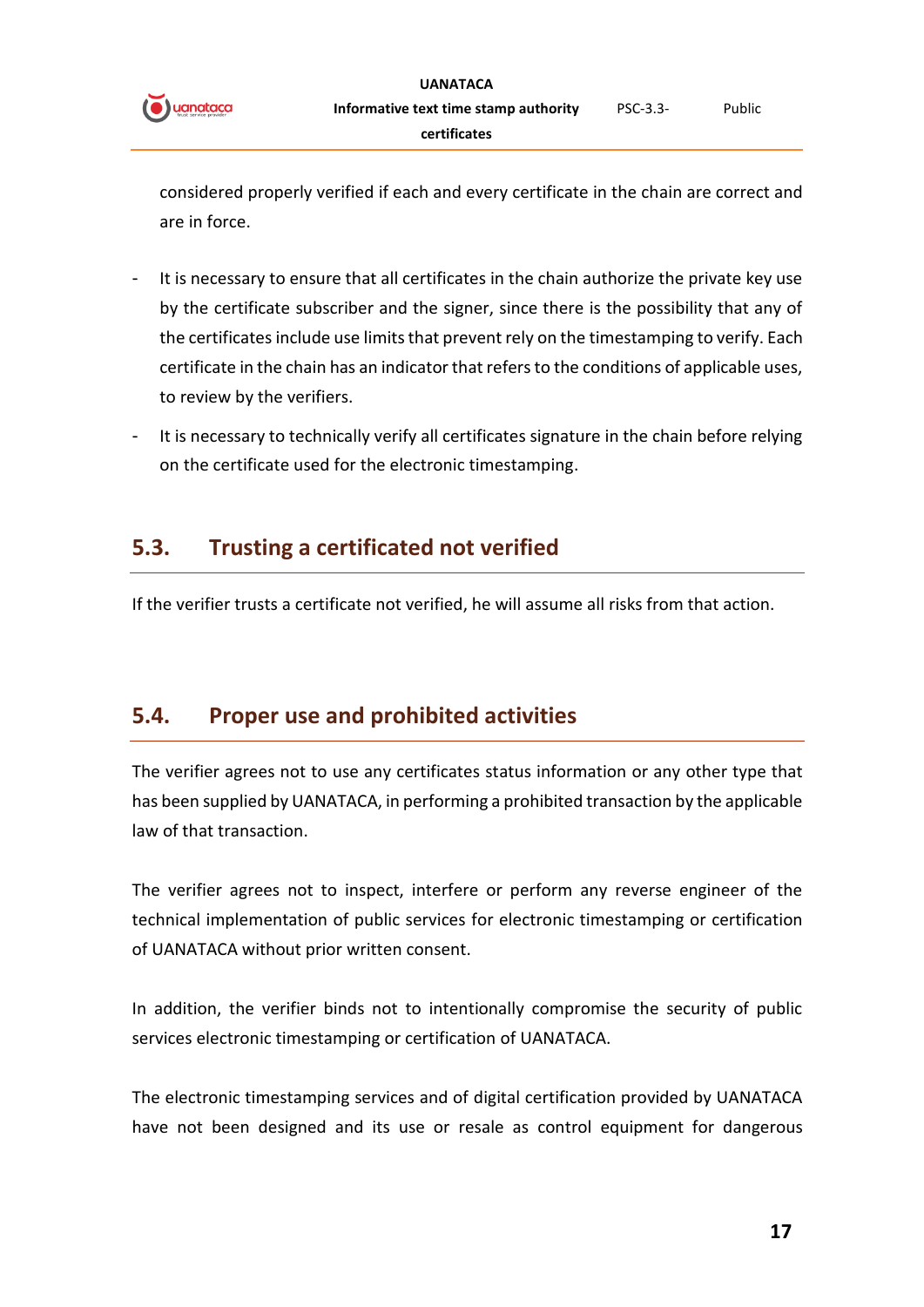

situations is not authorized nor for uses that require fail-safe actions, such as the operation of nuclear installation, navigation systems, air communications, or weapons control systems, where a failure could lead directly to death, personal injury or severe environmental damage.

#### <span id="page-17-0"></span>**5.5. Indemnity clause**

The relying third party in the certificate agrees to indemnify UANATACA of any damage from any action or omission that results in liability, damage or loss, expenses of any kind, including court and legal representation that may be incurred by the publication and use of the certificate, when any of the following causes occurs:

- Breach of the obligations of the relying third party in the certificate.
- Reckless confidence in a certificate, along with the circumstances.
- Lack of checking of the certificate status, to determine that it is not suspended or revoked.
- Lack of checking of all security measures prescribed in the CPS or other applicable regulations.

**UANATACA will not take responsibility in any case for loss of encrypted data that cannot be recovered.**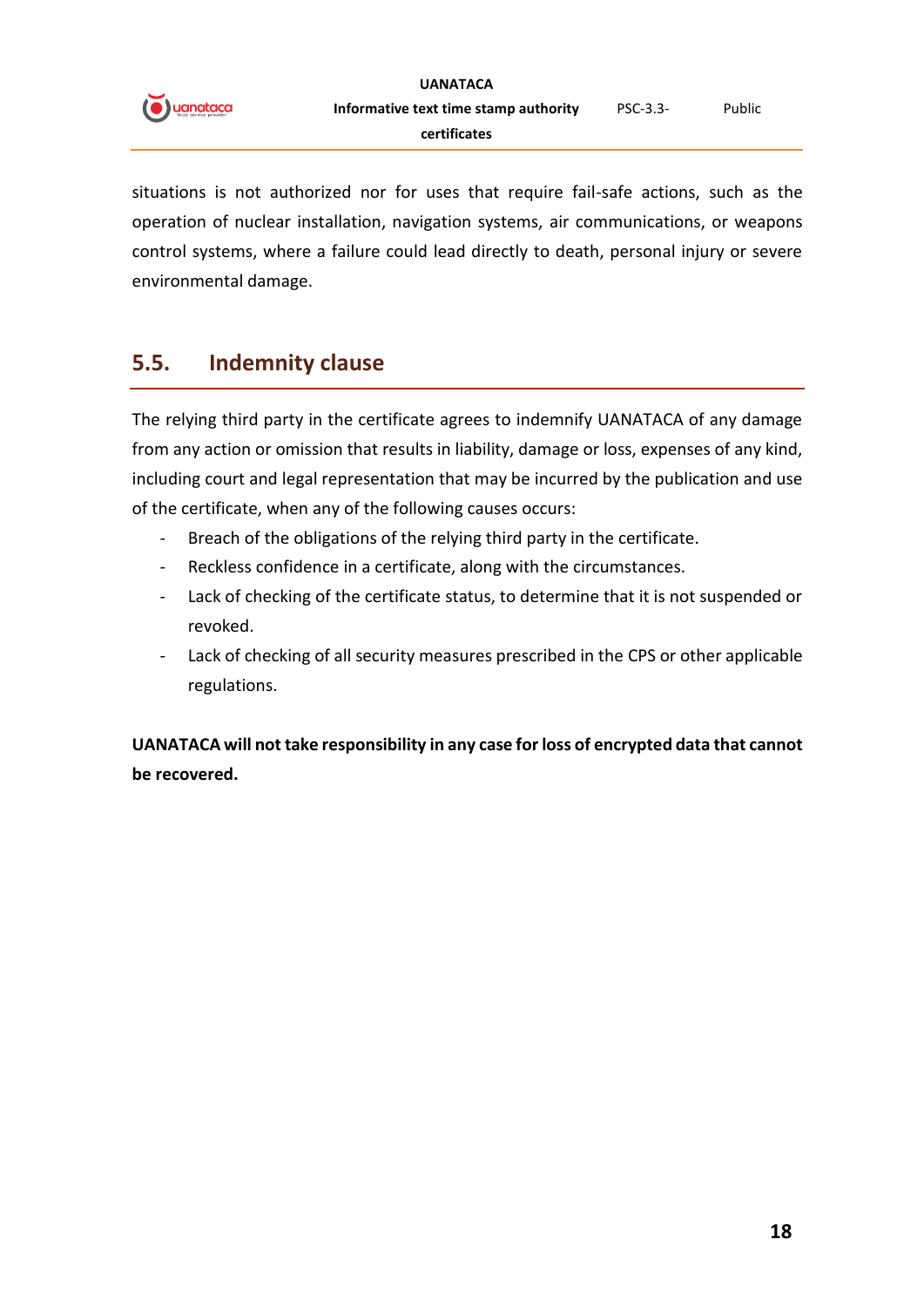

#### **certificates**

# <span id="page-18-0"></span>**6. UANATACA obligations**

#### <span id="page-18-1"></span>**6.1. Regarding the service of digital certification**

UANATACA undertakes:

- a) Issue, deliver, manage, suspend, revoke and renew certificates, according to the instructions provided by the subscriber, in the cases and for the reasons described in UANATACA CPS.
- b) Perform the services with technical media and suitable materials, and with personnel that meet the qualification conditions and experience established in the CPS.
- c) Comply the quality service levels, in accordance with what is established in the CPS, in the technical, operational and security aspects.
- d) Notify the subscriber and the signer, prior the certificates expiration date, the possibility of renewal and suspension, lifting of this suspension or revocation of certificates, when such circumstances occur.
- e) Communicate to third parties who request the status of certificates, according to what is established in the CPS for different certificate verification services.

#### <span id="page-18-2"></span>**6.2. Regarding the registry checks**

UANATACA undertakes to issue certificates based on the data supplied by the subscriber, so can perform the checks it deems appropriate.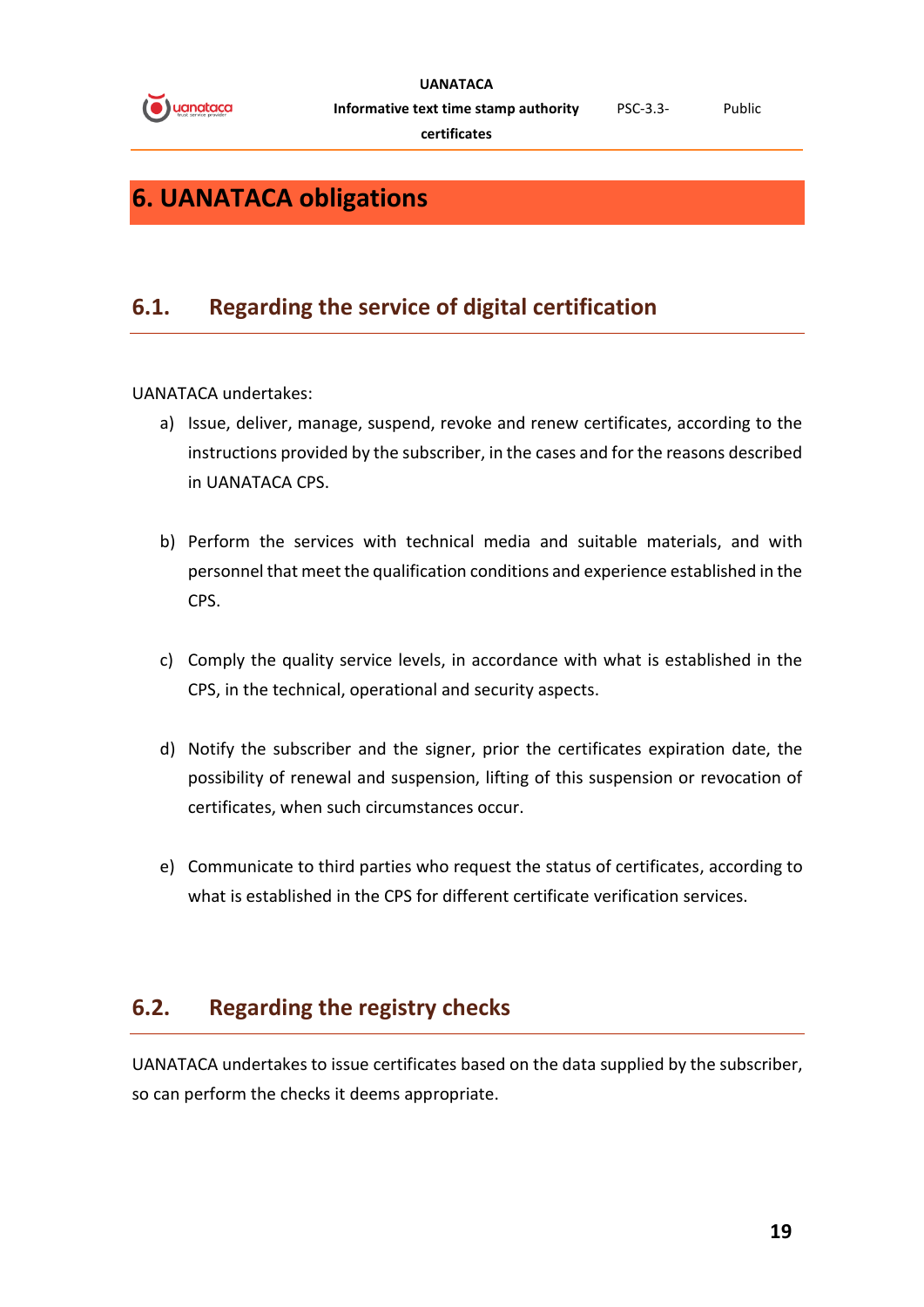



In case UANATACA detects errors in the data to be included in the certificates or justify these data, will be able to make the necessary changes before issuing the certificate or suspend the issuance process and manage with the subscriber the corresponding effect. In case UANATACA corrects the data without prior management of relevant incident with the subscriber, it must notify the data finally certified to the subscriber.

UANATACA reserves the right to not issue the certificate if considers that the documentary justification is insufficient for the correct identification and authentication of the subscriber and/or the signatory.

The foregoing obligations shall be suspended in cases where the subscriber is acting as Registration Authority and has the technical elements corresponding to the key generation, certificate issuance and recording devices of corporate signature.

#### <span id="page-19-0"></span>**6.3. Periods of retention**

UANATACA holds the corresponding issuance and revocation certificates requests logs for at least 15 years.

UANATACA holds the logs information for a period of between 1 to 15 years, depending on the type of information recorded, according to its policies and procedures.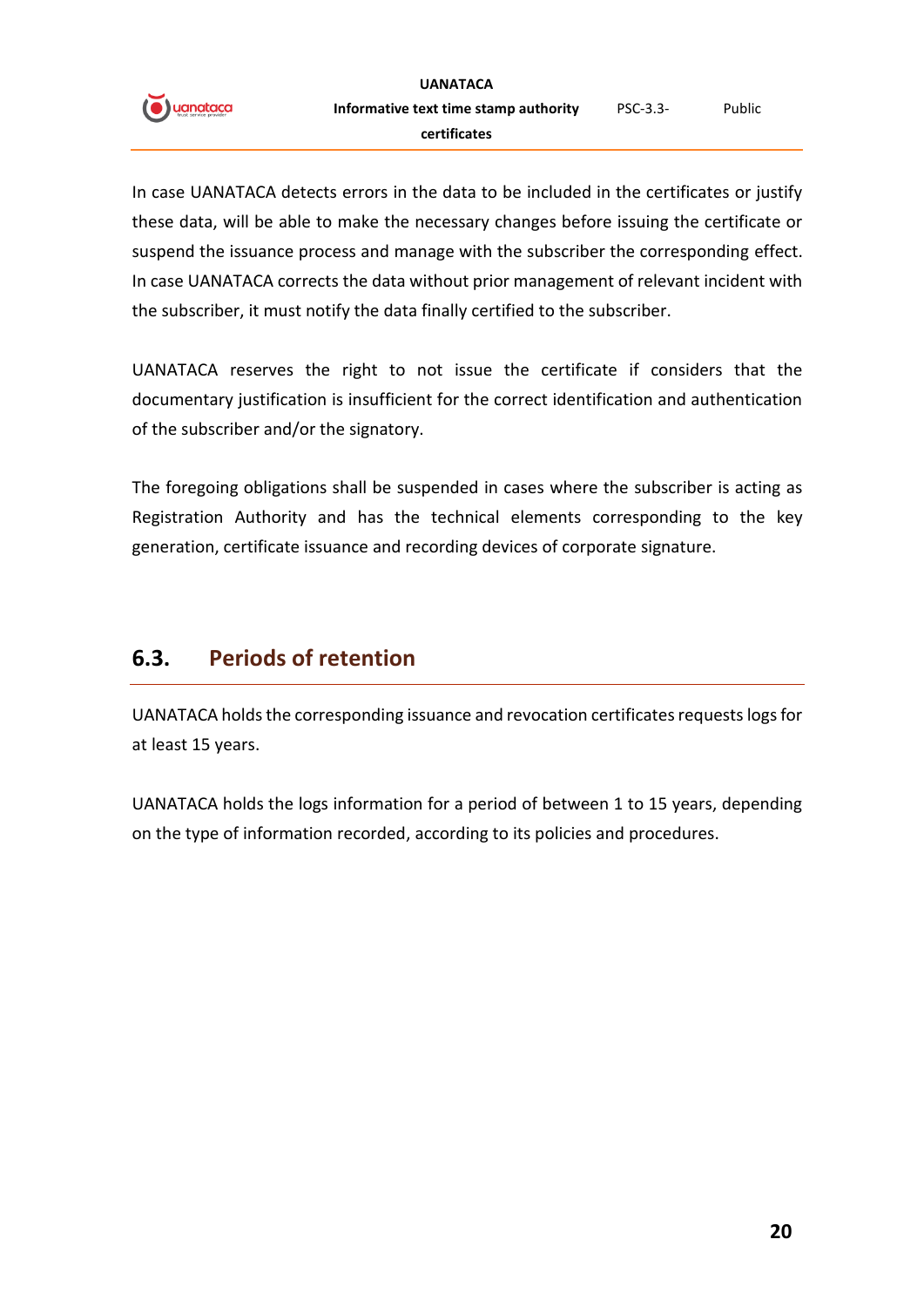

# <span id="page-20-0"></span>**7. Limited guarantees and gurantees rejection**

#### <span id="page-20-1"></span>**7.1. UANATACA guarantees by the digital certification**

#### **services**

UANATACA guarantees to the subscriber:

- That there are not factual errors in the information in the certificates, known or made by the Certification Authority.
- That there are not factual errors in the information in the certificates, due to lack of diligence due to the management of the certificate request or creation of it.
- That the certificates comply with the material requirements established in the Certification Practice Statement (CPS).
- That the revocation services and the use of the Deposit comply with all material requirements established in the Certification Practice Statement (CPS).

UANATACA guarantees the relying third party on the certificate:

- That the information contained or incorporated by reference in the certificate is accurate, except where indicated the opposite.
- In case of certificates published in the deposit, the certificate has been issued to the subscriber identified in it and the certificate has been accepted.
- That in the approval of the certificate request and in the certificate issuance all the material required established in the Certification Practice Statement (CPS) has been accomplished.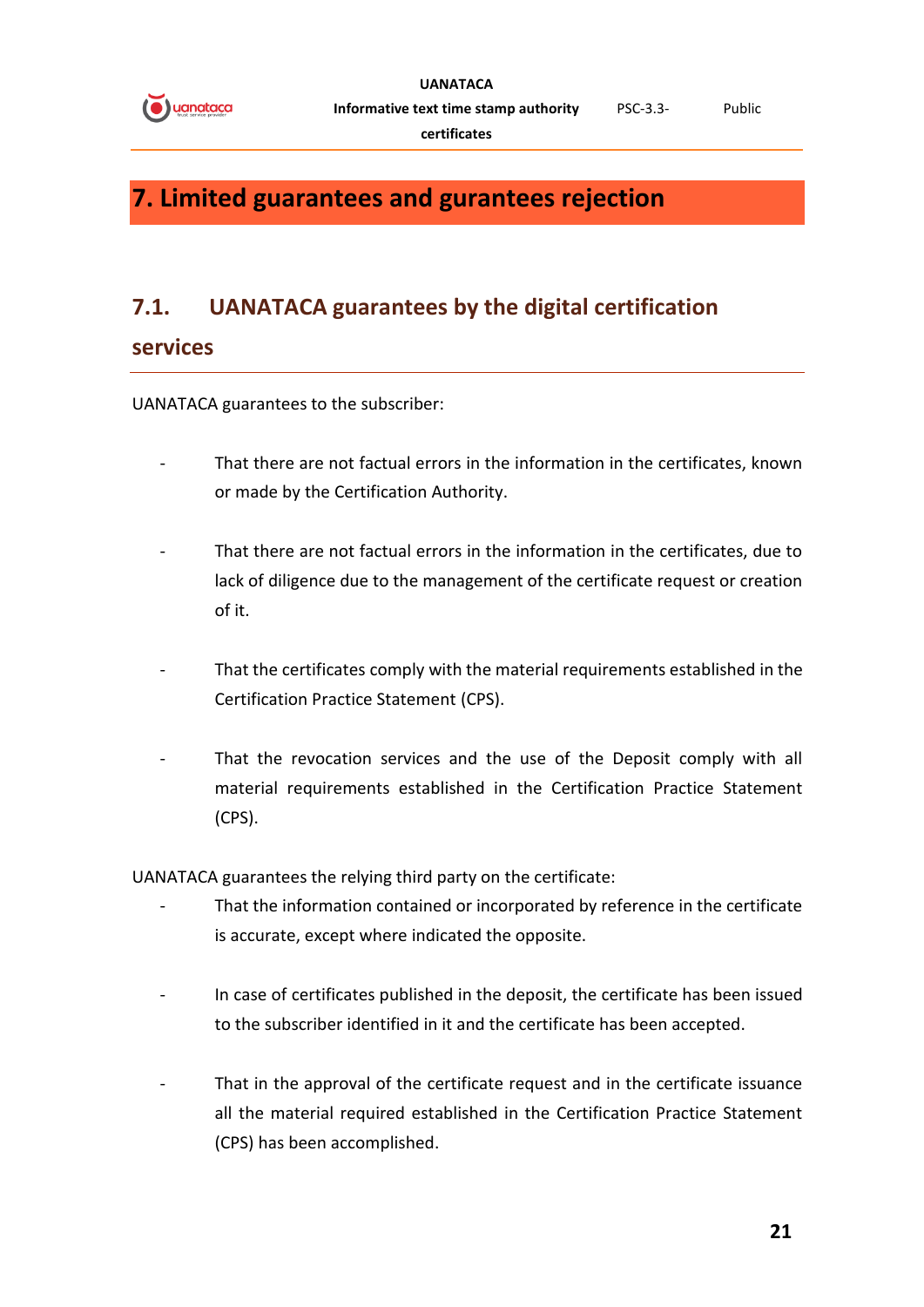

The rapidity and security in the certification services provision, especially in the revocation services and deposit.

In addition, UANATACA guarantees to the subscriber and the relying third party in the certificate:

- That the qualified certificate has the information that a qualified certificate for electronic timestamping must have, in accordance with Annex III of the Regulation (UE) 910/2014 of the European Parliament and Board, 23rd July of 2014 and with the additional indication for the creation of qualified timestamping in accordance with Article 42 of this Regulation.
- That, in case of private keys generated by the subscriber or, where appropriate, the natural person identified on the certificate, his confidentiality is preserved during the process
- The responsibility of the Certification Authority, with the limits established. UANATACA will not be responsible for fortuitous event or force majeure.

#### <span id="page-21-0"></span>**7.2. Guarantee exclusion**

UANATACA rejects any other different guarantee to the previous that is not legally enforceable.

Specifically, UANATACA does not guarantee any software used by anyone to sign, verify signatures, encrypt, decrypt, or use any digital certificate in any other way issued by UANATACA, except in cases where a written declaration to the contrary exists.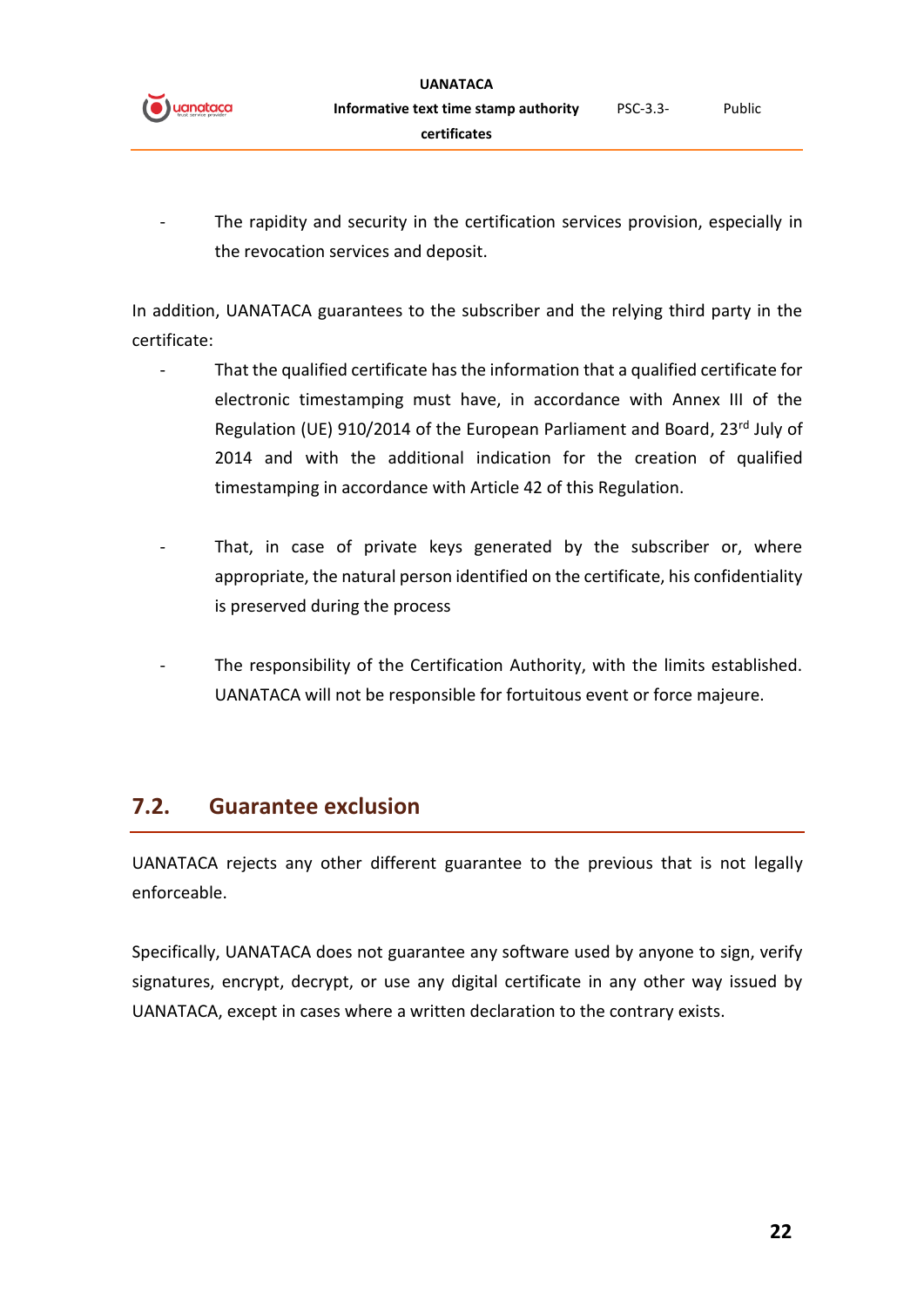

**certificates**

## <span id="page-22-0"></span>**8. Agreements and statements**

#### <span id="page-22-1"></span>**8.1. Applicable agreements**

Applicable agreements to this certificate are the followings:

- Certification services contract, which regulates the relation between UANATACA and the subscribing certificates Company.
- Service general terms incorporated in this document
- CPS regulates the certificates issuance and use.

#### <span id="page-22-2"></span>**8.2. Certification practice statements (CPS)**

UANATACA certification services and timestamping are technically an operationally regulated by the CPS of UANATACA, for its subsequent updates, as well as the additional documents.

The CPS and the operations documentation is changed periodically in the Registry and can be consulted on the website: https://www.uanataca.com.

#### <span id="page-22-3"></span>**8.3. Intimacy policy**

UANATACA cannot disclose or may be required to disclose any confidential information regarding certificates without prior specific request coming from:

a) The person with respect to which UANATACA has a duty to keep information confidential, or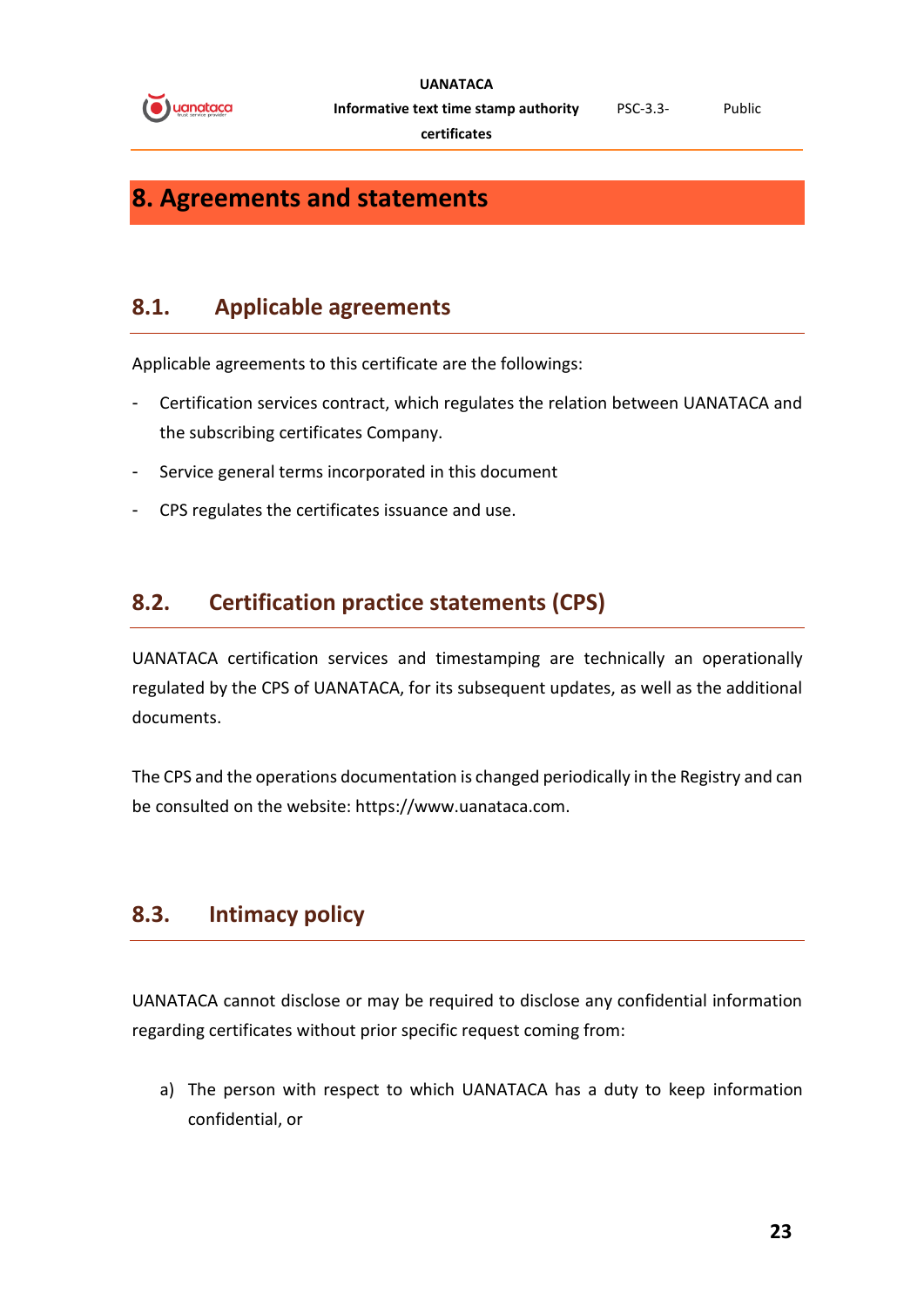

b) Judicial, administrative or any other order provided in the current legislation.

However, the subscriber accepts that certain information, personal and any other type, provided in the certificate request, is included on the certificates and in the certificates status checking mechanism, and that the above information is not confidential, by legal imperative.

UANATACA does not give the data provided specifically for the certification services provision to anyone.

#### <span id="page-23-0"></span>**8.4. Privacy policy**

UANATACA has a privacy policy under Section 9.4 of the CPS, and a specific regulation of the privacy related to the registration process, registration confidentiality, personal data protection, and the user consent.

Likewise, it is contemplated that the supporting documentation for the request approval must be preserved and properly registered with guarantees of security and integrity for a period of 15 years from the certificate expiration, even in case of early loss of effect for revocation.

#### <span id="page-23-1"></span>**8.5. Refund policy**

UANATACA will not reimburse the cost of certification under any circumstance.

#### <span id="page-23-2"></span>**8.6. Applicable law and competent jurisdiction**

UANATACA relations are governed by the Spanish law, as well as by civil and commercial legislation in all matters of application.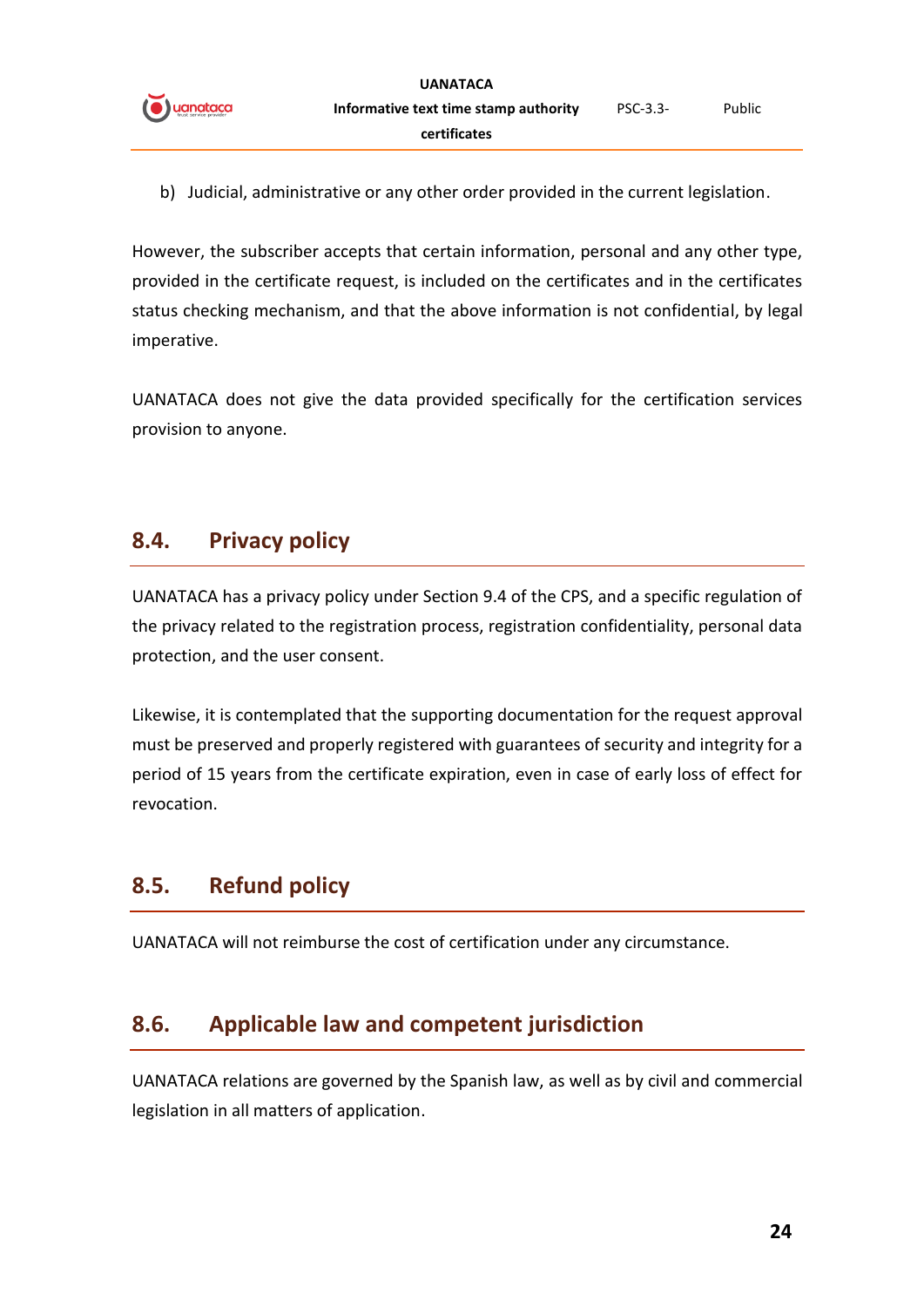

The competent jurisdiction is indicated in the Civil Procedure Law 1/2000, of January 7th.

In case of disagreement between the parties, the parties will try an amicable settlement. For this purpose, the parties should address a communication to UANATACA, by any means, which they will leave a written record to the contact address indicated on this CPS.

In case the parties do not reach an agreement, any of them could refer the dispute to the civil jurisdiction, with subjection to Law Courts of the Registered Office of UANATACA.

#### <span id="page-24-0"></span>**8.7. Accreditations and quality seals**

Not stipulated.

#### <span id="page-24-1"></span>**8.8. Linking with the list of providers**

[http://www.minetur.gob.es/telecomunicaciones/es](http://www.minetur.gob.es/telecomunicaciones/es-es/servicios/firmaelectronica/paginas/prestadores.aspx)[es/servicios/firmaelectronica/paginas/prestadores.aspx](http://www.minetur.gob.es/telecomunicaciones/es-es/servicios/firmaelectronica/paginas/prestadores.aspx)

# <span id="page-24-2"></span>**8.9. Severality, survival, entire agreement and notification**

#### **clauses**

The clauses of this disclosure text are independent of each other, that is why, if any clause is held invalid or unenforceable, the remaining clauses of the PDS will still be applicable, except expressly agreed by the parties.